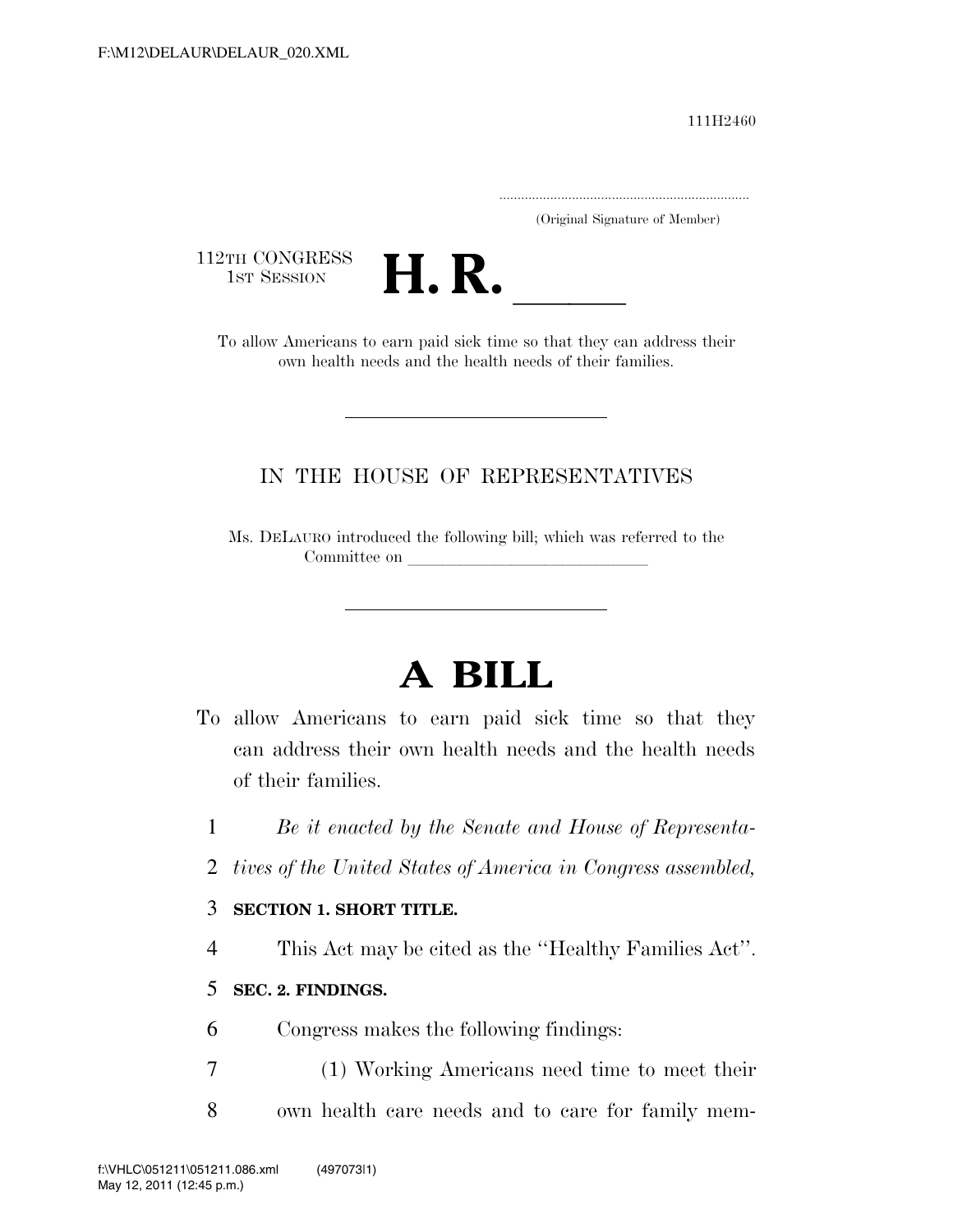bers, including their children, spouse, parents, and parents-in-law, and other children and adults for whom they are caretakers.

 (2) Health care needs include preventive health care, diagnostic procedures, medical treatment, and recovery in response to short- and long-term ill-nesses and injuries.

 (3) Providing employees time off to meet health care needs ensures that they will be healthier in the long run. Preventive care helps avoid illnesses and injuries and routine medical care helps detect ill-nesses early and shorten their duration.

 (4) When parents are available to care for their children who become sick, children recover faster, more serious illnesses are prevented, and children's overall mental and physical health improve. In a 2009 study published in the American Journal of Public Health, 81 percent of parents of a child with special health care needs reported that taking leave from work to be with their child had a ''good'' or ''very good'' effect on their child's physical health. Similarly, 85 percent of parents of such a child found that taking such leave had a ''good'' or ''very good'' effect on their child's emotional health.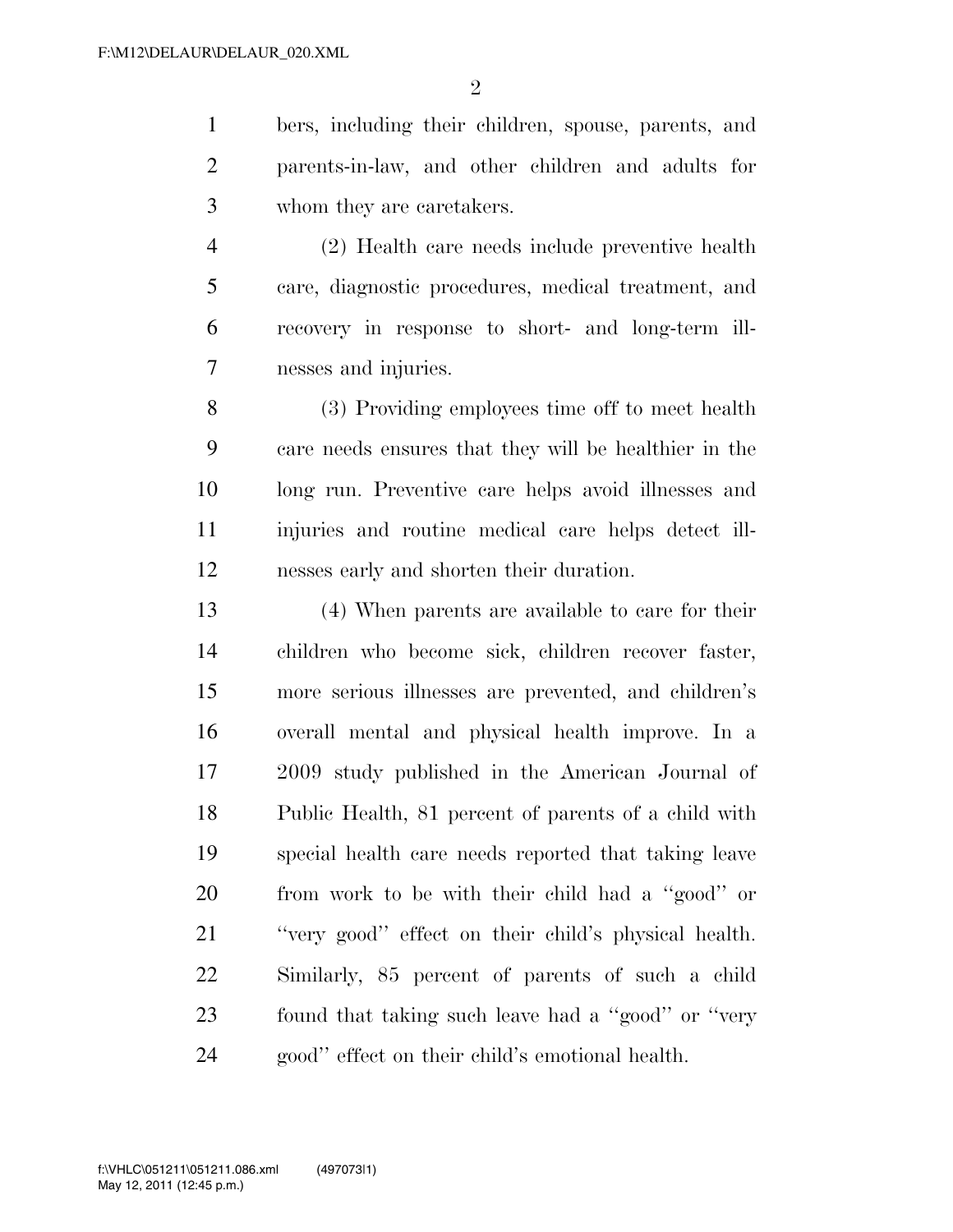(5) When parents cannot afford to miss work and must send children with contagious illnesses to child care centers or schools, infection can spread rapidly through child care centers and schools.

 (6) Providing paid sick time improves public health by reducing infectious disease. Policies that make it easier for sick adults and children to be iso- lated at home reduce the spread of infectious dis-ease.

 (7) Routine medical care reduces medical costs by detecting and treating illness and injury early, decreasing the need for emergency care. These sav- ings benefit public and private payers of health in-surance, including private businesses.

 (8) The provision of individual and family sick time by large and small businesses, both here in the United States and elsewhere, demonstrates that pol- icy solutions are both feasible and affordable in a competitive economy. A 2009 study by the Center 20 for Economic and Policy Research found that, of 22 countries with comparable economies, the United States was 1 of only 3 countries that did not provide any paid time off for workers with short-term ill-nesses.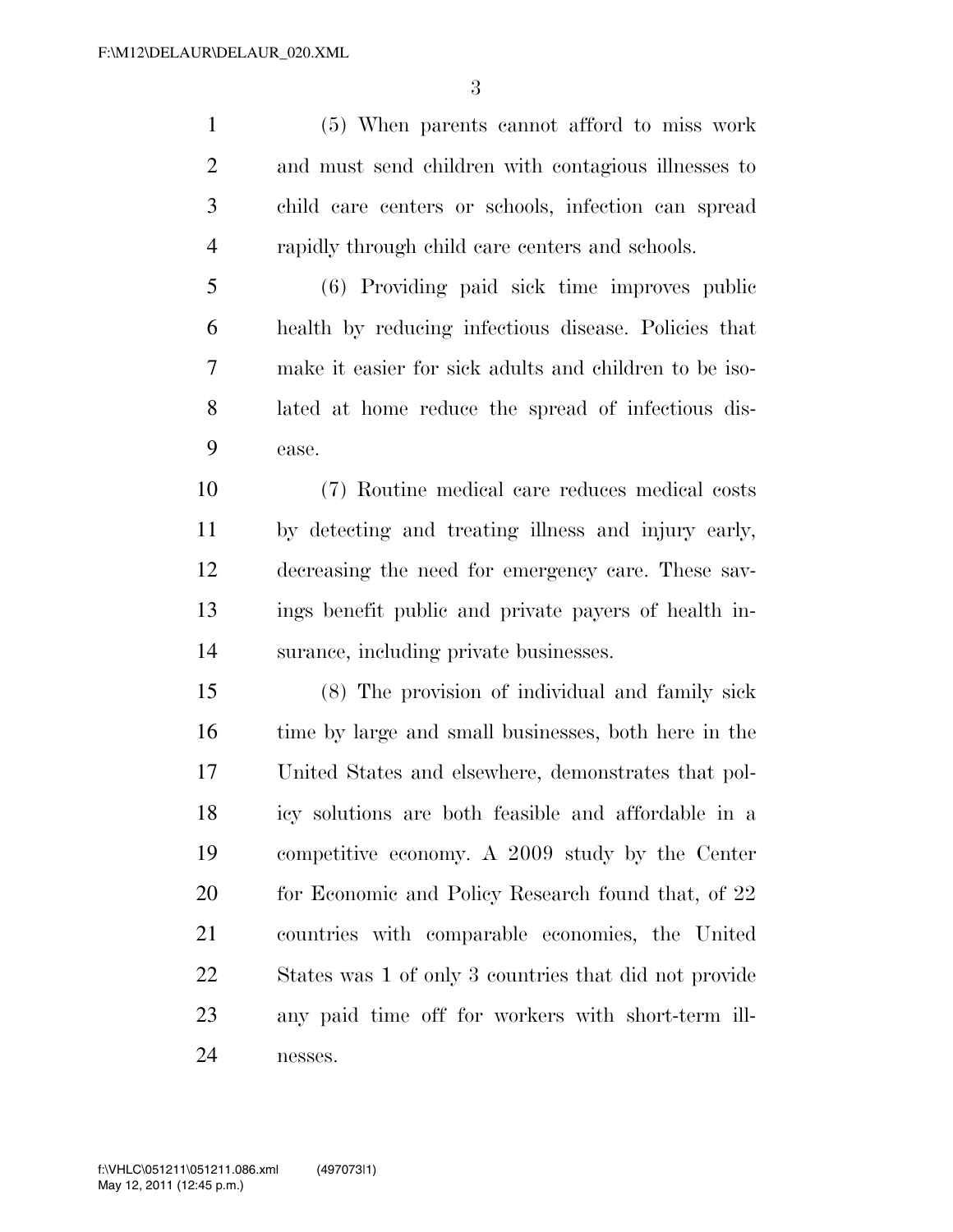(9) Measures that ensure that employees are in good health and do not need to worry about unmet family health problems help businesses by promoting productivity and reducing employee turnover.

 (10) The American Productivity Audit found that presenteeism—the practice of employees coming to work despite illness—costs \$180,000,000,000 an- nually in lost productivity. Studies in the Journal of Occupational and Environmental Medicine, the Em- ployee Benefit News, and the Harvard Business Re- view show that presenteeism is a larger productivity drain than either absenteeism or short-term dis-ability.

 (11) The absence of paid sick time has forced Americans to make untenable choices between need- ed income and jobs on the one hand and caring for their own and their family's health on the other.

 (12) Nearly half of Americans lack paid sick time for self-care or to care for a family member. For families in the lowest quartile of earners, 79 percent lack paid sick time. For families in the next 2 quartiles, 46 and 38 percent, respectively, lack paid sick time. Even for families in the highest in-come quartile, 28 percent lack paid sick time. In ad-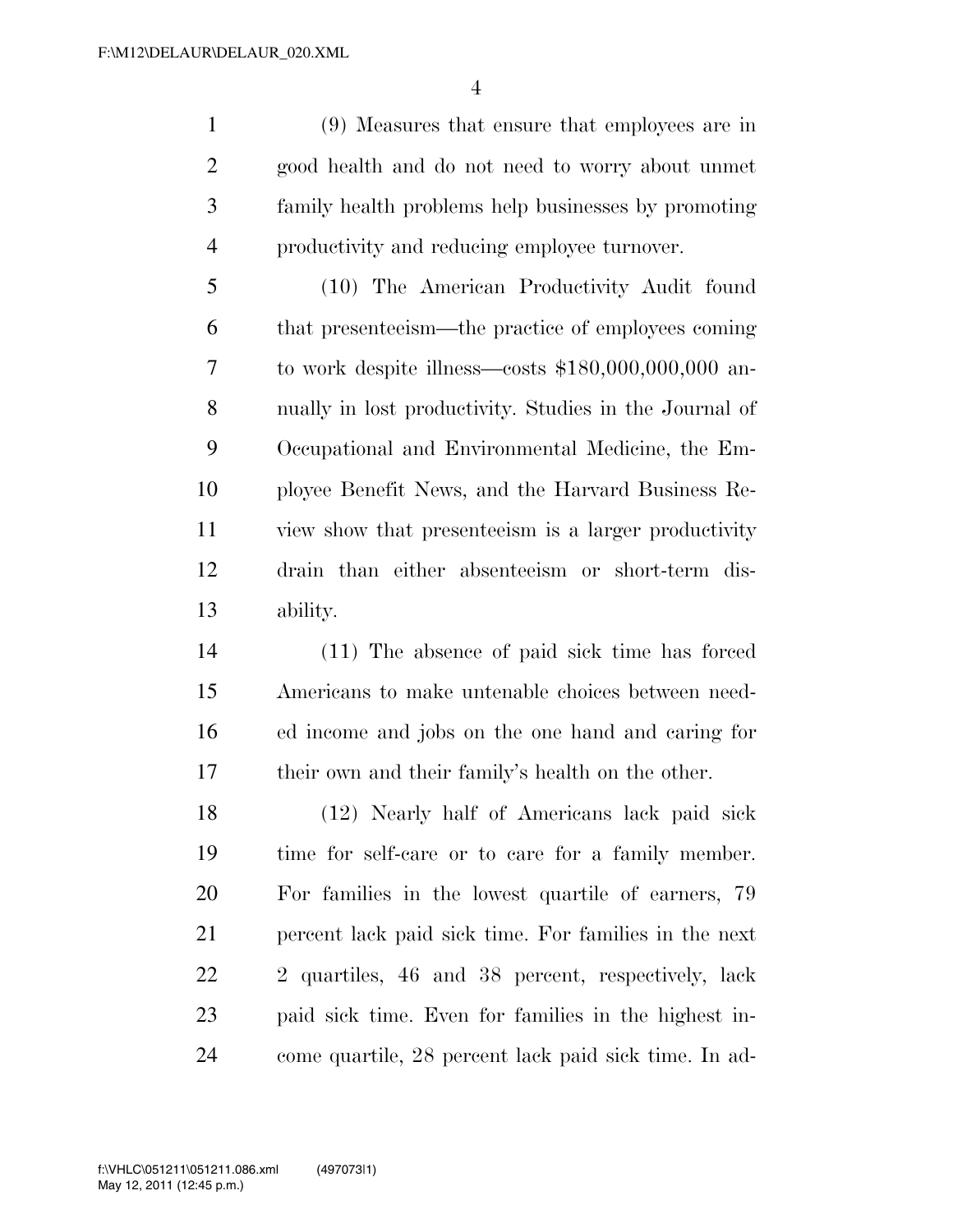- dition, millions of workers cannot use paid sick time to care for ill family members.
- (13) Due to the roles of men and women in so- ciety, the primary responsibility for family care- taking often falls on women, and such responsibility affects the working lives of women more than it af-fects the working lives of men.
- (14) An increasing number of men are also tak- ing on caretaking obligations, and men who request paid time for caretaking purposes are often denied accommodation or penalized because of stereotypes that caretaking is only ''women's work''.
- (15) Employers' reliance on persistent stereo- types about the ''proper'' roles of both men and women in the workplace and in the home continues a cycle of discrimination and fosters stereotypical views about women's commitment to work and their value as employees.
- (16) Employment standards that apply to only one gender have serious potential for encouraging employers to discriminate against employees and ap-22 plicants for employment who are of that gender.
- (17) It is in the national interest to ensure that all Americans can care for their own health and the health of their families while prospering at work.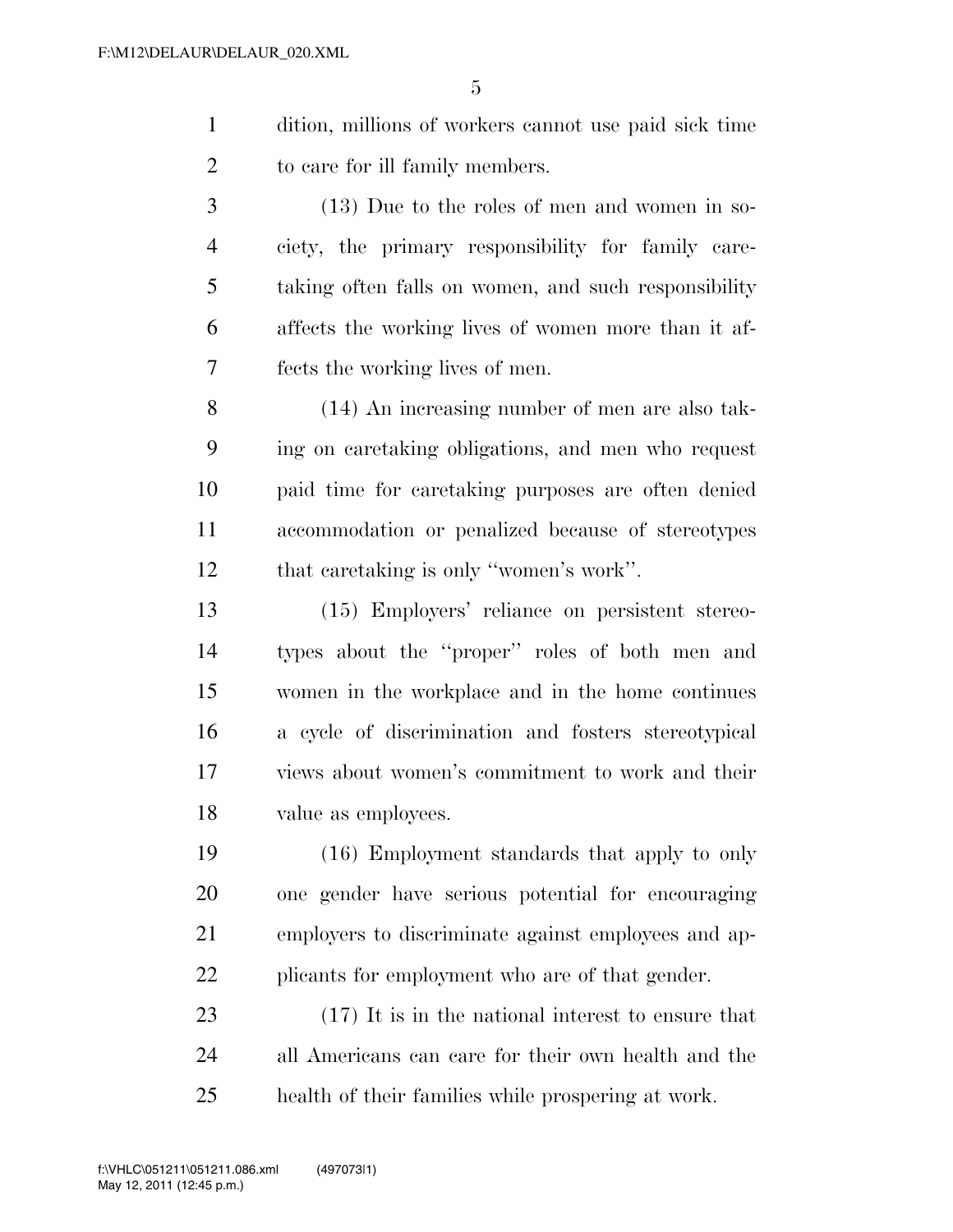(18) Nearly 1 in 3 American women report physical or sexual abuse by a husband or boyfriend at some point in their lives. Domestic violence also affects men. Women account for about 85 percent of the victims of domestic violence and men account for approximately 15 percent of the victims. Therefore, women disproportionately need time off to care for their health or to find solutions, such as obtaining a restraining order or finding housing, to avoid or prevent physical or sexual abuse.

 (19) Up to 85 percent of domestic violence vic- tims miss work because of abuse. The mean number of days of paid work lost by a rape victim is 8.1 days, by a victim of physical assault is 7.2 days, and by a victim of stalking is 10.1 days. Nationwide, do- mestic violence victims lose almost 8,000,000 days of paid work per year.

 (20) Without paid sick days that can be used to address the effects of domestic violence, these vic- tims are in grave danger of losing their jobs. Sur- veys have found that 96 to 98 percent of employed domestic violence victims experience problems at work related to the violence. The Government Ac- countability Office similarly found that 24 to 52 per-cent of victims report losing a job due, at least in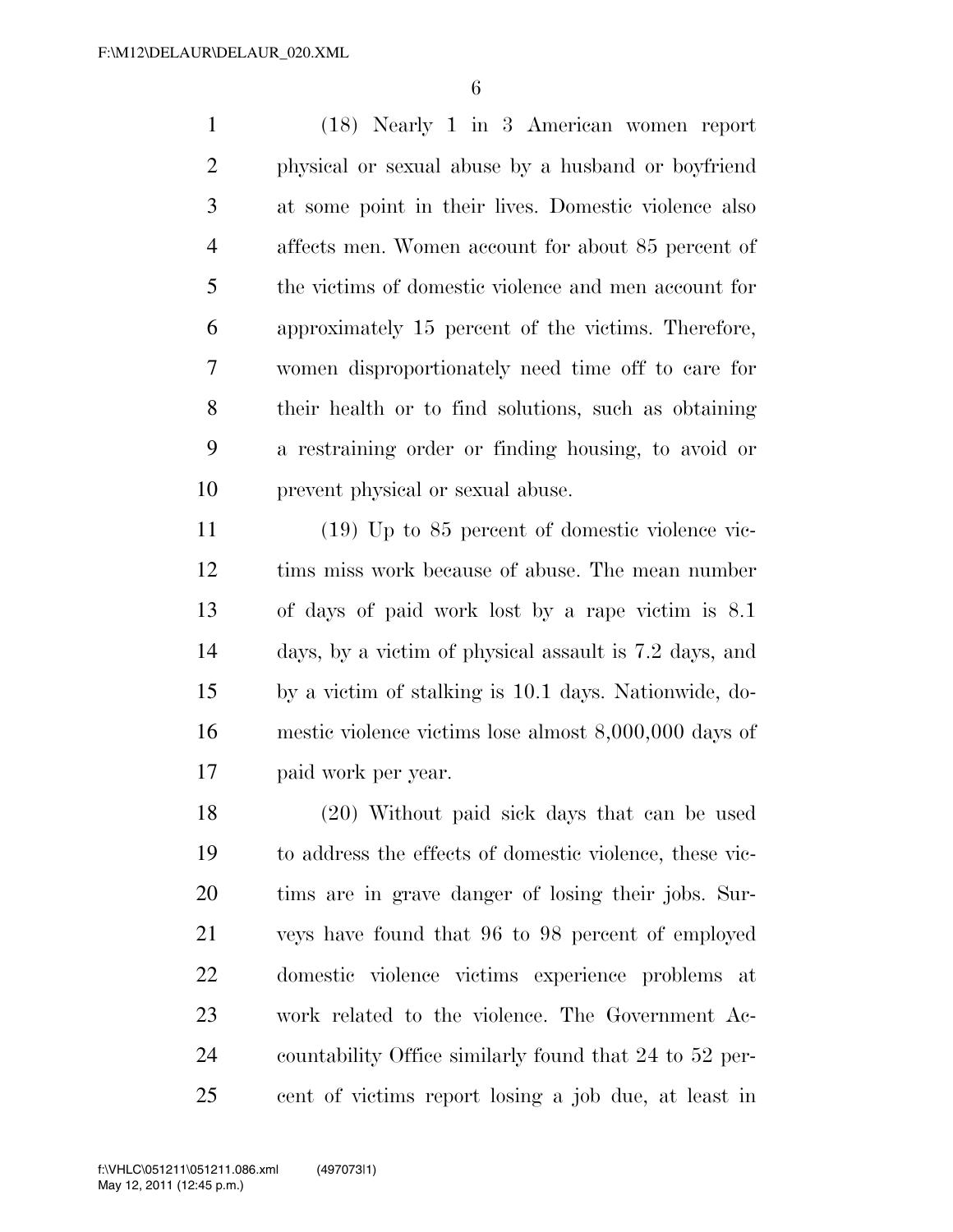part, to domestic violence. The loss of employment can be particularly devastating for victims of domes- tic violence, who often need economic security to en-sure safety.

 (21) The Centers for Disease Control and Pre- vention has estimated that domestic violence costs over \$700,000,000 annually due to the victims' lost productivity in employment.

 (22) Efforts to assist abused employees result in positive outcomes for employers as well as em- ployees because employers can retain workers who might otherwise be compelled to leave. In a 2002 survey, 68 percent of corporate leaders surveyed said that a company's financial performance would ben- efit from addressing domestic violence among its em-ployees.

#### **SEC. 3. PURPOSES.**

The purposes of this Act are—

 (1) to ensure that all working Americans can address their own health needs and the health needs of their families by requiring employers to permit employees to earn up to 56 hours of paid sick time including paid time for family care;

 (2) to diminish public and private health care costs by enabling workers to seek early and routine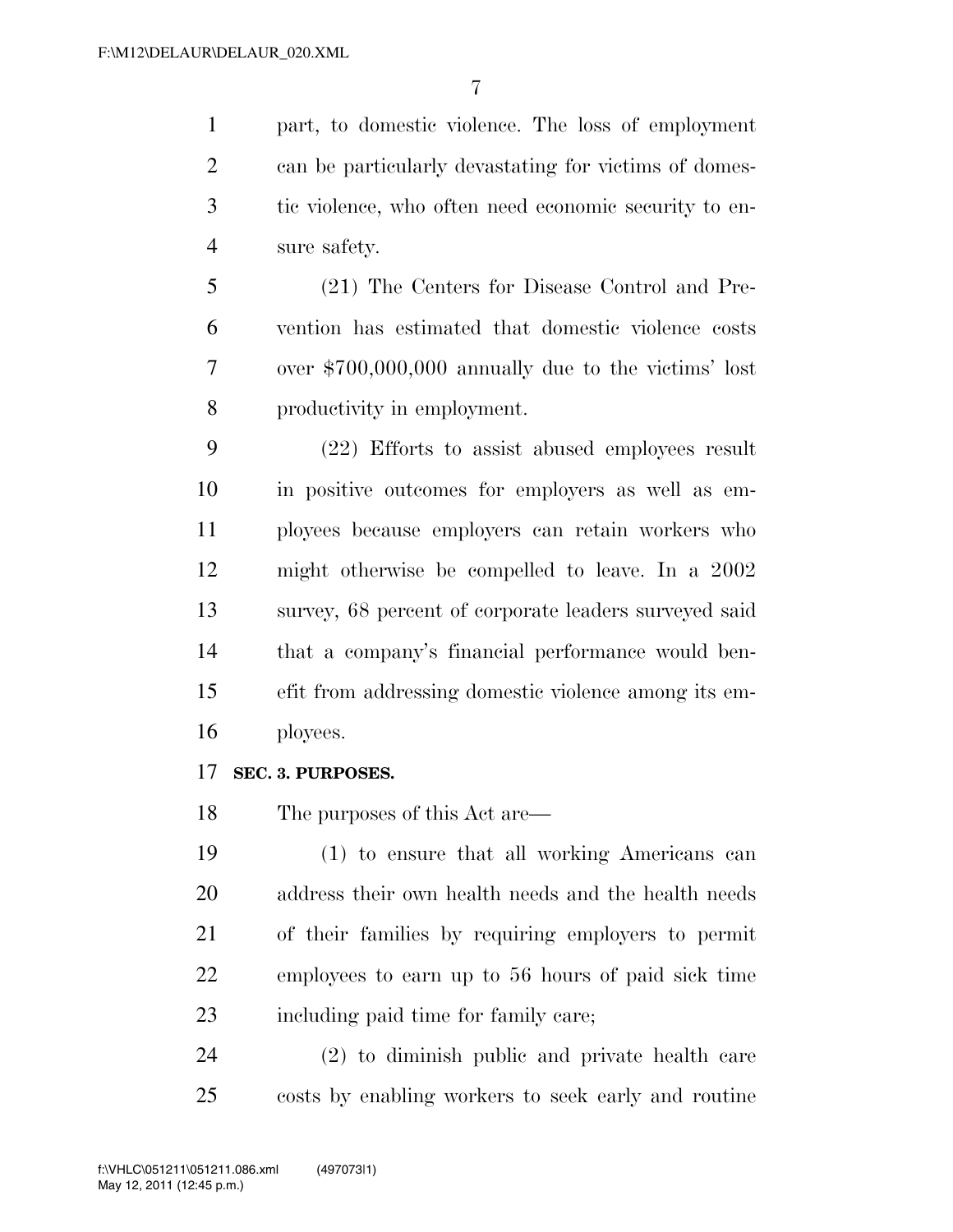medical care for themselves and their family mem-bers;

 (3) to assist employees who are, or whose fam- ily members are, victims of domestic violence, sexual assault, or stalking, by providing the employees with paid time away from work to allow the victims to re- ceive treatment and to take the necessary steps to ensure their protection;

 (4) to accomplish the purposes described in paragraphs (1) through (3) in a manner that is fea-sible for employers; and

 (5) consistent with the provision of the 14th amendment to the Constitution relating to equal protection of the laws, and pursuant to Congress' power to enforce that provision under section 5 of that amendment—

 (A) to accomplish the purposes described in paragraphs (1) through (3) in a manner that minimizes the potential for employment dis- crimination on the basis of sex by ensuring gen- erally that paid sick time is available for eligible medical reasons on a gender-neutral basis; and

 (B) to promote the goal of equal employ-ment opportunity for women and men.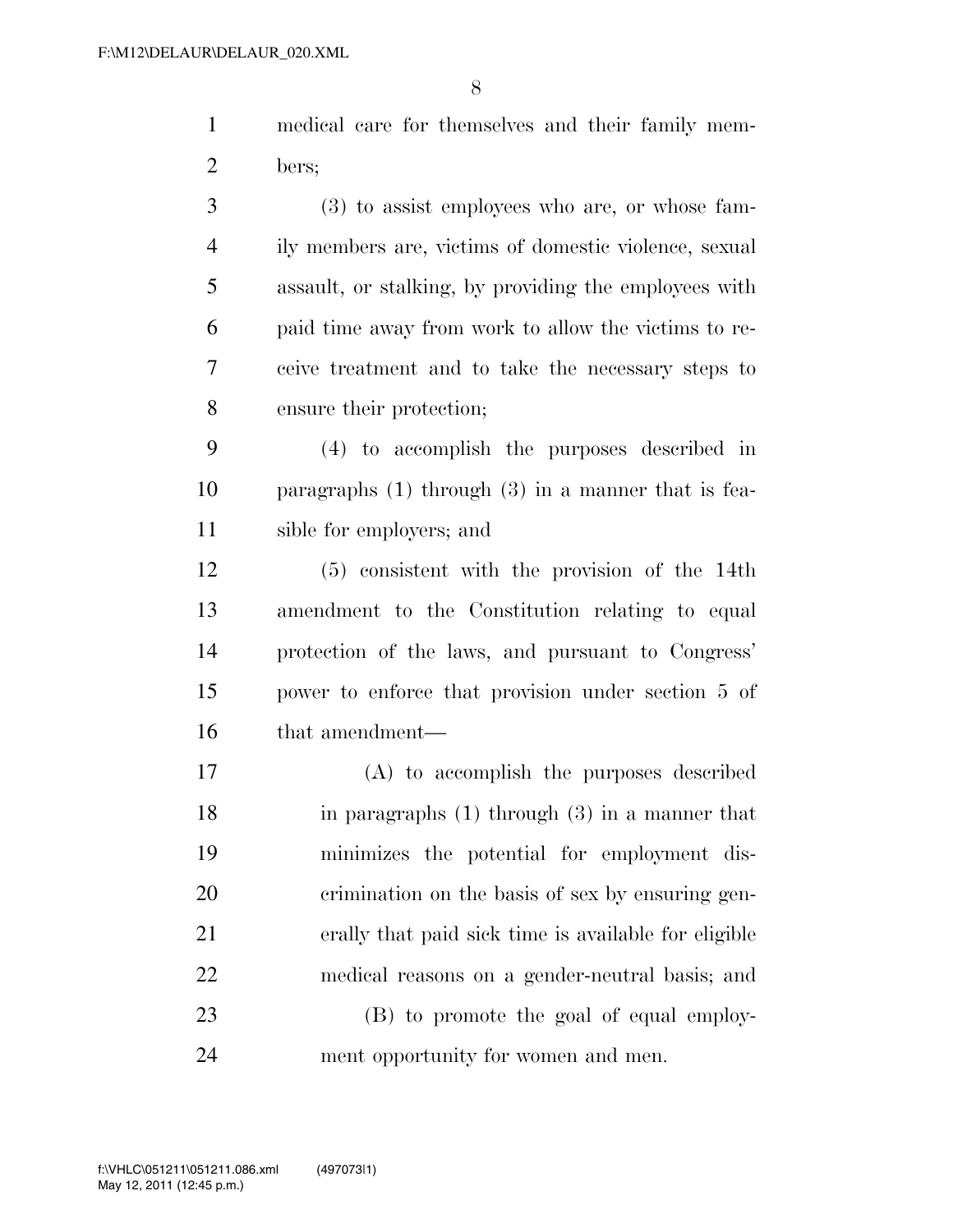# **SEC. 4. DEFINITIONS.**

In this Act:

| 3              | (1) CHILD.—The term "child" means a biologi-             |
|----------------|----------------------------------------------------------|
| $\overline{4}$ | cal, foster, or adopted child, a stepchild, a legal      |
| 5              | ward, or a child of a person standing in loco            |
| 6              | parentis, who is—                                        |
| 7              | $(A)$ under 18 years of age; or                          |
| 8              | (B) 18 years of age or older and incapable               |
| 9              | of self-care because of a mental or physical dis-        |
| 10             | ability.                                                 |
| 11             | (2) DOMESTIC VIOLENCE.—The term "domestic                |
| 12             | violence" has the meaning given the term in section      |
| 13             | $40002(a)$ of the Violence Against Women Act of          |
| 14             | 1994 (42 U.S.C. 13925(a)), except that the ref-          |
| 15             | erence in such section to the term "jurisdiction re-     |
| 16             | ceiving grant monies" shall be deemed to mean the        |
| 17             | jurisdiction in which the victim lives or the jurisdic-  |
| 18             | tion in which the employer involved is located.          |
| 19             | (3) EMPLOYEE.—The term "employee" means                  |
| 20             | an individual who is—                                    |
| 21             | $(A)(i)$ an employee, as defined in section              |
| 22             | 3(e) of the Fair Labor Standards Act of 1938             |
| 23             | $(29 \text{ U.S.C. } 203(e))$ , who is not covered under |
| 24             | subparagraph (E), including such an employee             |
| 25             | of the Library of Congress, except that a ref-           |
| 26             | erence in such section to an employer shall be           |
|                |                                                          |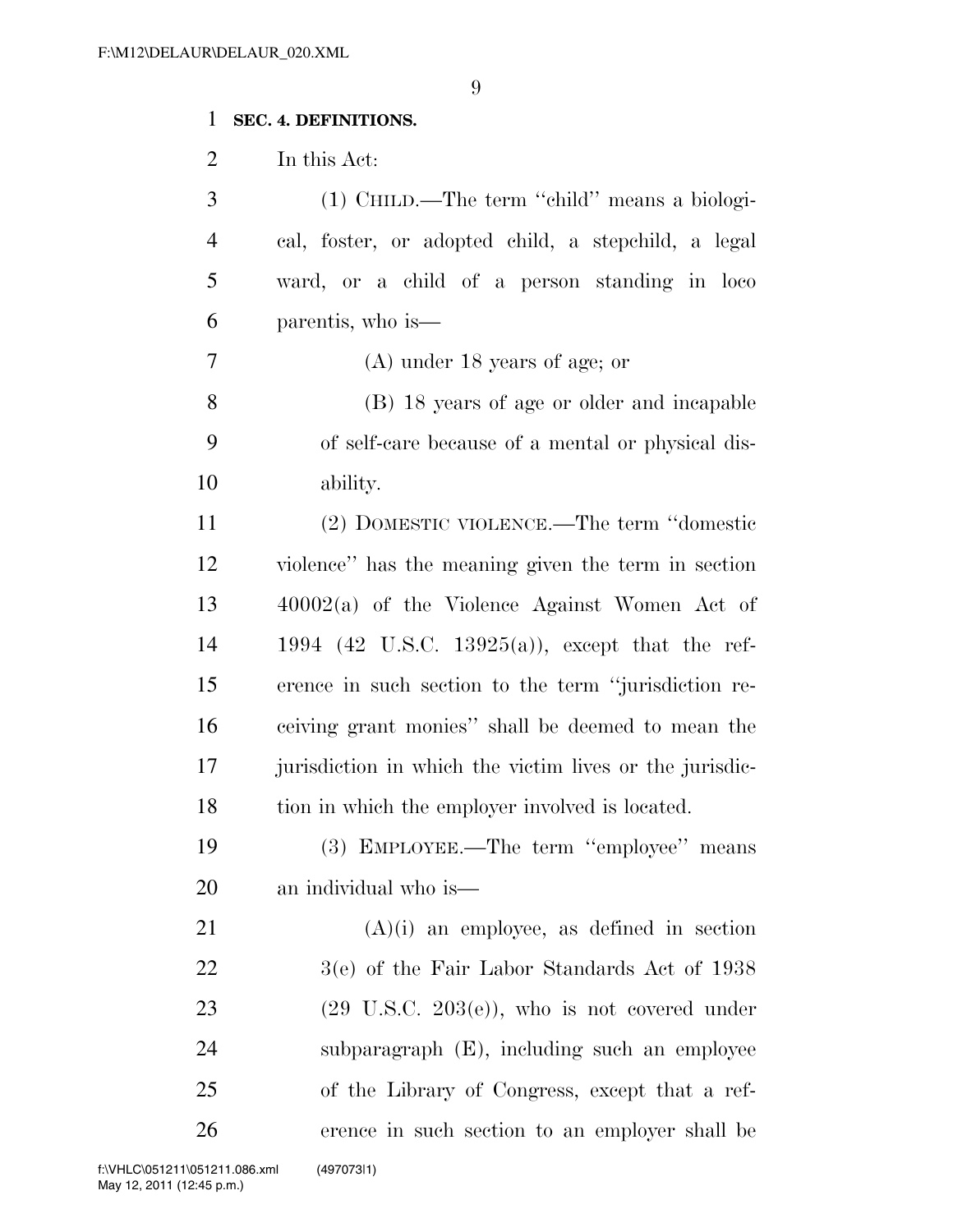| $\mathbf{1}$   | considered to be a reference to an employer de-              |
|----------------|--------------------------------------------------------------|
| $\overline{2}$ | scribed in clauses $(i)(I)$ and $(ii)$ of paragraph          |
| 3              | $(4)(A);$ or                                                 |
| $\overline{4}$ | (ii) an employee of the Government Ac-                       |
| 5              | countability Office;                                         |
| 6              | (B) a State employee described in section                    |
| $\overline{7}$ | $304(a)$ of the Government Employee Rights Act of            |
| 8              | 1991 (42 U.S.C. 2000e–16c(a));                               |
| 9              | (C) a covered employee, as defined in section                |
| 10             | 101 of the Congressional Accountability Act of 1995          |
| 11             | $(2 \text{ U.S.C. } 1301)$ , other than an applicant for em- |
| 12             | ployment;                                                    |
| 13             | (D) a covered employee, as defined in section                |
| 14             | $411(e)$ of title 3, United States Code; or                  |
| 15             | (E) a Federal officer or employee covered under              |
| 16             | subchapter V of chapter 63 of title 5, United States         |
| 17             | Code.                                                        |
| 18             | $(4)$ EMPLOYER.—                                             |
| 19             | (A) IN GENERAL.—The term "employer"                          |
| <b>20</b>      | means a person who is—                                       |
| 21             | $(i)(I)$ a covered employer, as defined                      |
| 22             | in subparagraph (B), who is not covered                      |
| 23             | under subclause $(V)$ ;                                      |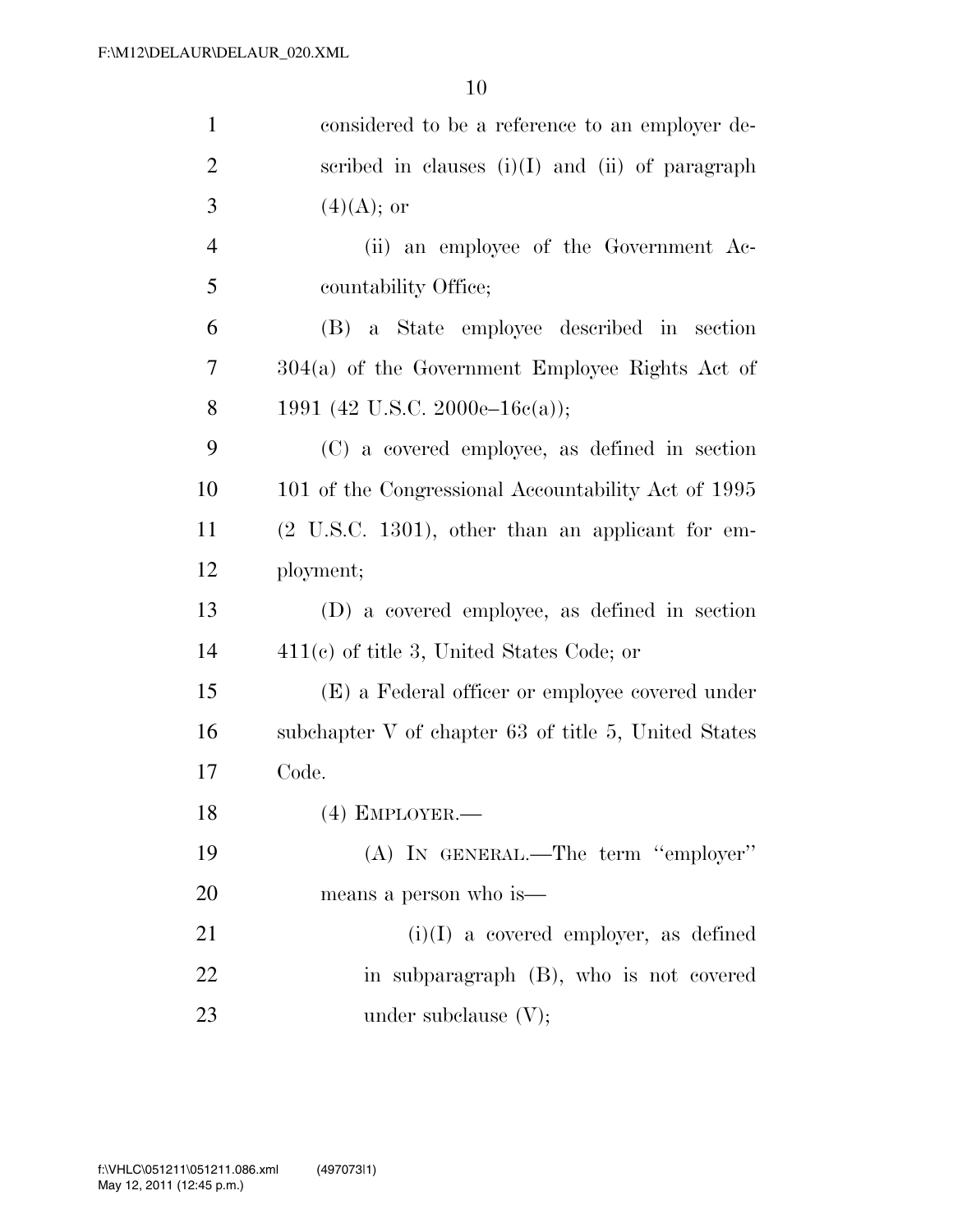| $\mathbf{1}$   | (II) an entity employing a State em-        |
|----------------|---------------------------------------------|
| $\overline{2}$ | ployee described in section $304(a)$ of the |
| 3              | Government Employee Rights Act of 1991;     |
| $\overline{4}$ | (III) an employing office, as defined       |
| 5              | in section 101 of the Congressional Ac-     |
| 6              | countability Act of 1995;                   |
| 7              | (IV) an employing office, as defined in     |
| 8              | section $411(c)$ of title 3, United States  |
| 9              | Code; or                                    |
| 10             | (V) an employing agency covered             |
| 11             | under subchapter V of chapter 63 of title   |
| 12             | 5, United States Code; and                  |
| 13             | (ii) is engaged in commerce (including      |
| 14             | government), or an industry or activity af- |
| 15             | fecting commerce (including government),    |
| 16             | as defined in subparagraph $(B)(iii)$ .     |
| 17             | (B) COVERED EMPLOYER.—                      |
| 18             | (i) IN GENERAL.—In subparagraph             |
| 19             | $(A)(i)(I)$ , the term "covered employer"—  |
| 20             | (I) means any person engaged in             |
| 21             | commerce or in any industry or activ-       |
| 22             | ity affecting commerce who employs          |
| 23             | 15 or more employees for each work-         |
| 24             | ing day during each of 20 or more           |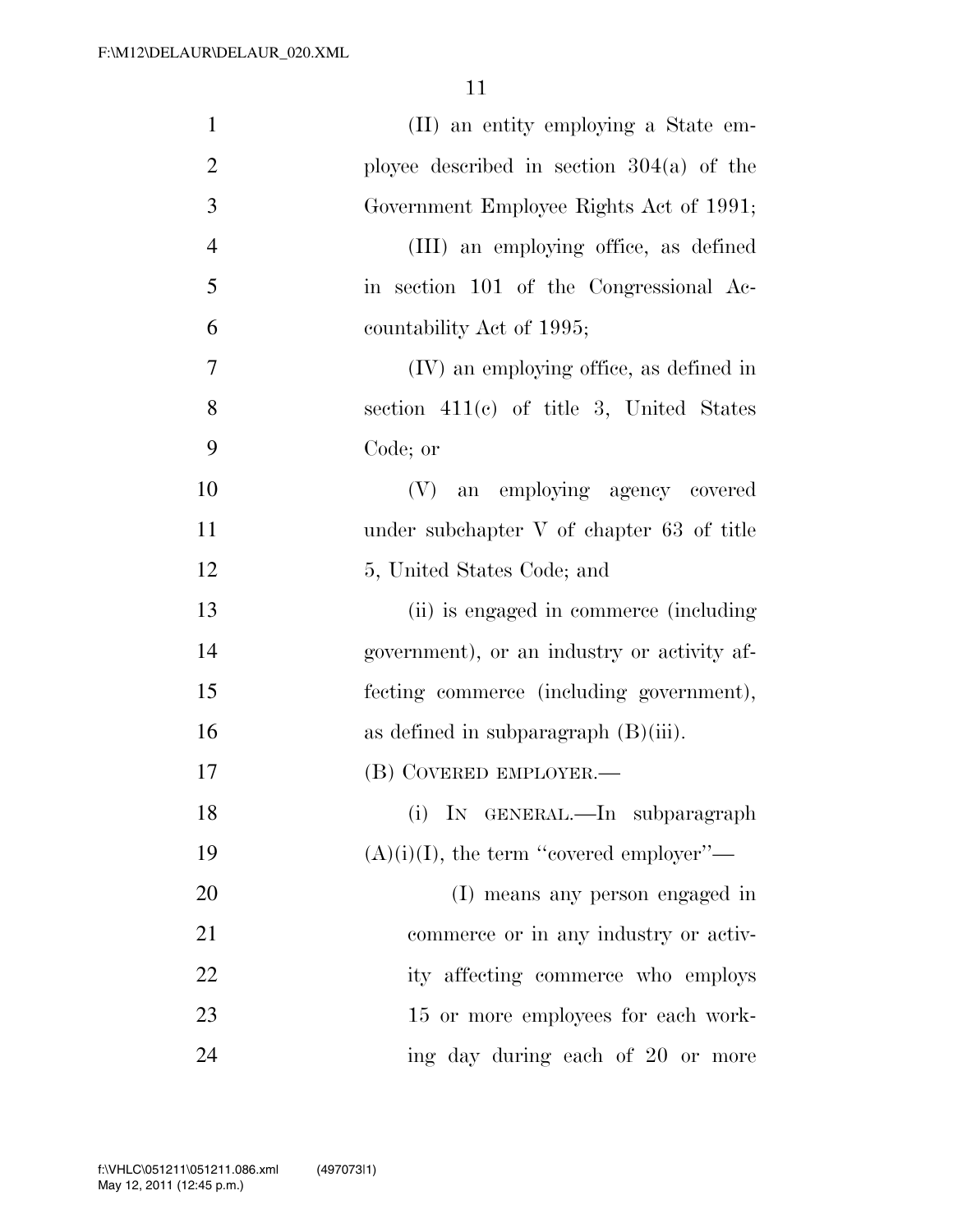| $\mathbf{1}$   | calendar workweeks in the current or            |
|----------------|-------------------------------------------------|
| $\overline{2}$ | preceding calendar year;                        |
| 3              | $(II)$ includes—                                |
| $\overline{4}$ | (aa) any person who acts,                       |
| 5              | directly or indirectly, in the inter-           |
| 6              | est of an employer to any of the                |
| 7              | employees of such employer; and                 |
| 8              | (bb) any successor in inter-                    |
| 9              | est of an employer;                             |
| 10             | (III) includes any "public agen-                |
| 11             | cy", as defined in section $3(x)$ of the        |
| 12             | Fair Labor Standards Act of 1938                |
| 13             | $(29 \text{ U.S.C. } 203(\text{x}))$ ; and      |
| 14             | $(IV)$ includes the Government                  |
| 15             | Accountability Office and the Library           |
| 16             | of Congress.                                    |
| 17             | (ii) PUBLIC AGENCY.—For purposes                |
| 18             | of clause $(i)(III)$ , a public agency shall be |
| 19             | considered to be a person engaged in com-       |
| 20             | merce or in an industry or activity affect-     |
| 21             | ing commerce.                                   |
| 22             | (iii) DEFINITIONS.—For purposes of              |
| 23             | this subparagraph.                              |
| 24             | COMMERCE.—The terms<br>(I)                      |
| 25             | "commerce" and "industry or activity"           |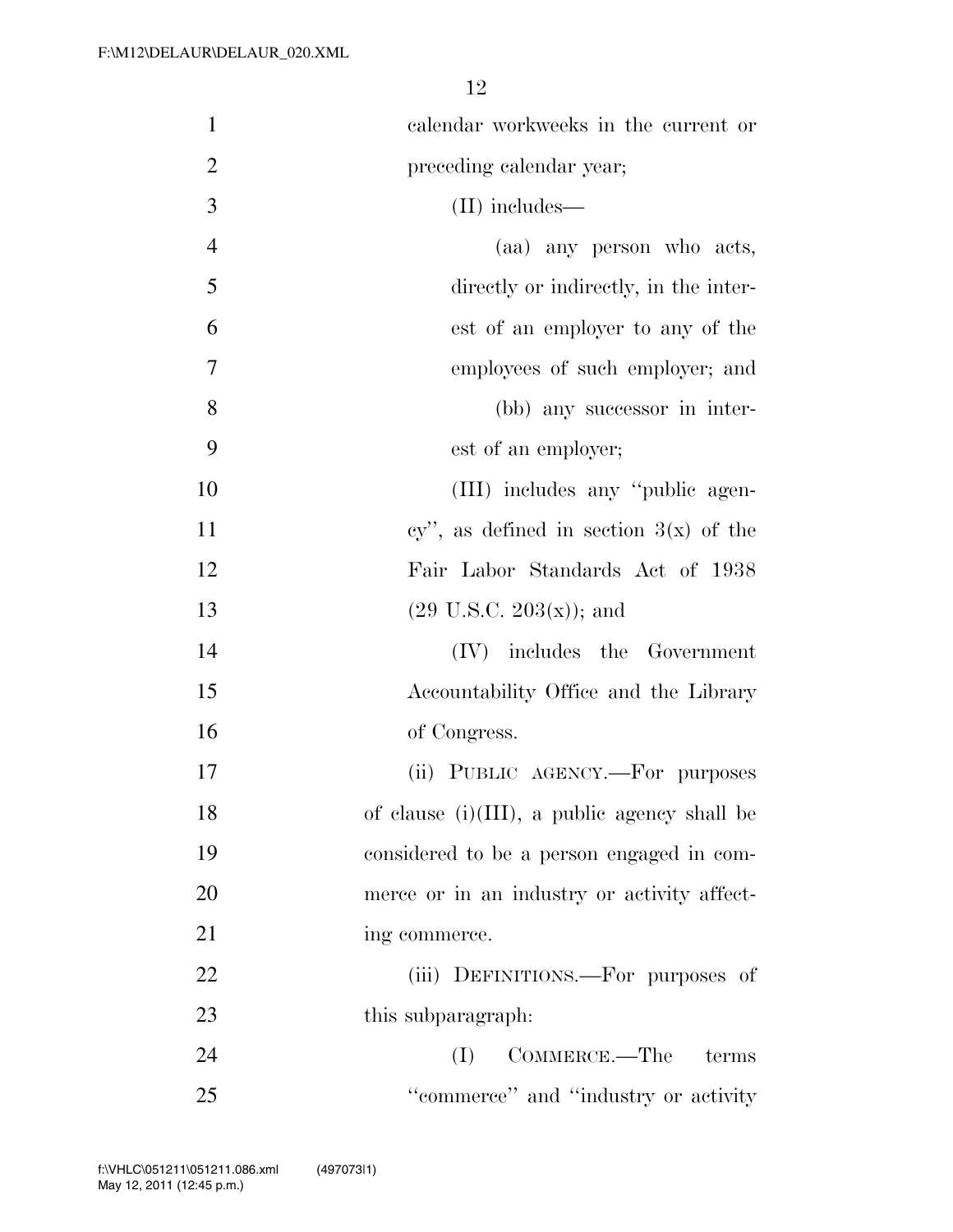| $\mathbf{1}$   | affecting commerce" mean any activ-               |
|----------------|---------------------------------------------------|
| $\overline{2}$ | ity, business, or industry in commerce            |
| 3              | or in which a labor dispute would                 |
| $\overline{4}$ | hinder or obstruct commerce or the                |
| 5              | free flow of commerce, and include                |
| 6              | "commerce" and any "industry affect-              |
| 7              | ing commerce", as defined in para-                |
| 8              | graphs $(1)$ and $(3)$ of section 501 of          |
| 9              | the Labor Management Relations Act,               |
| 10             | 1947 (29 U.S.C. 142 (1) and (3)).                 |
| 11             | (II) EMPLOYEE.—The term "em-                      |
| 12             | ployee" has the same meaning given                |
| 13             | such term in section $3(e)$ of the Fair           |
| 14             | Labor Standards Act of 1938 (29)                  |
| 15             | U.S.C. $203(e)$ ).                                |
| 16             | (III) PERSON.—The term "per-                      |
| 17             | son" has the same meaning given                   |
| 18             | such term in section $3(a)$ of the Fair           |
| 19             | Labor Standards Act of 1938 (29                   |
| 20             | U.S.C. $203(a)$ ).                                |
| 21             | (C) PREDECESSORS.—Any reference in                |
| 22             | this paragraph to an employer shall include a     |
| 23             | reference to any predecessor of such employer.    |
| 24             | (5) EMPLOYMENT BENEFITS.—The term "em-            |
| 25             | ployment benefits" means all benefits provided or |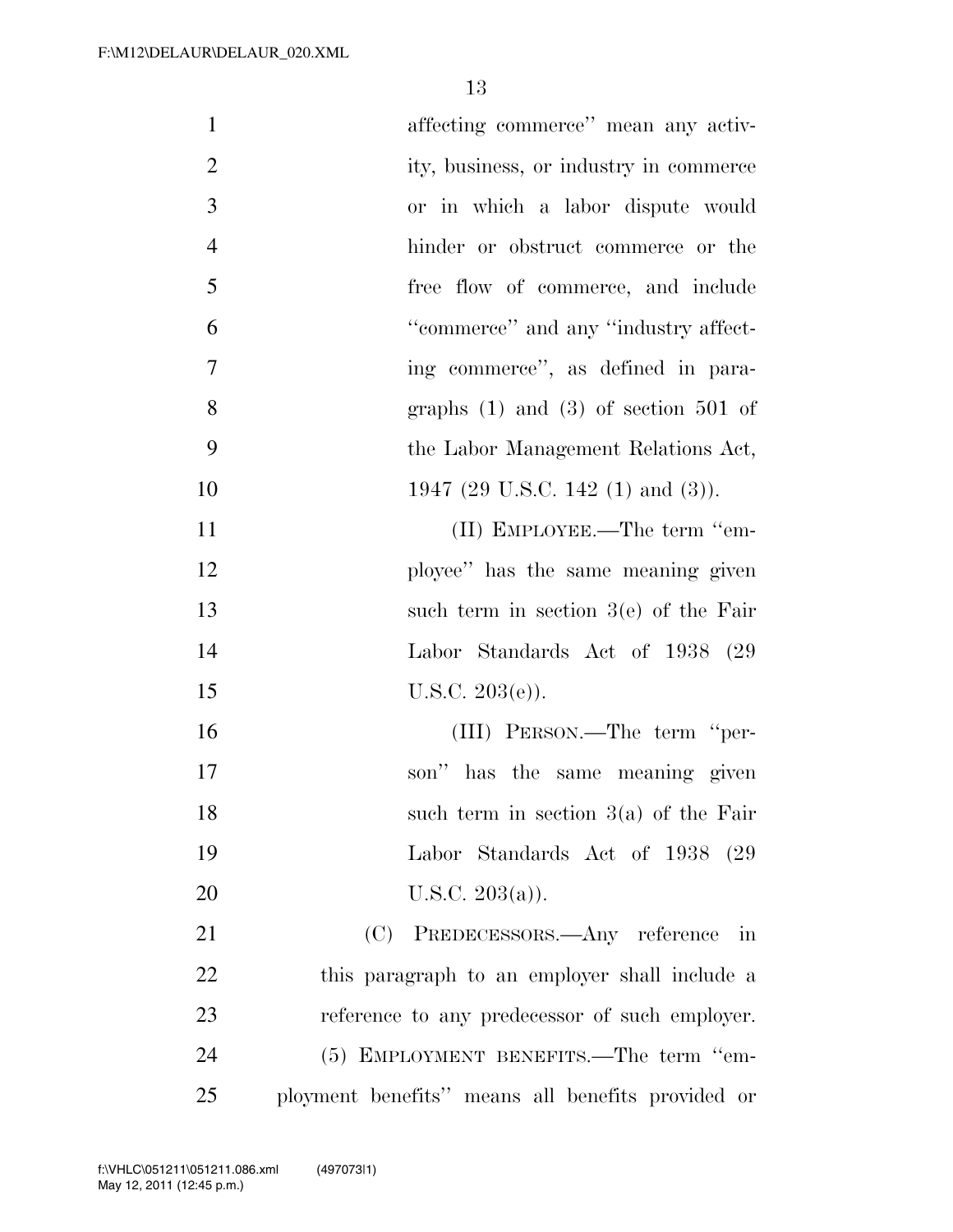| $\mathbf{1}$   | made available to employees by an employer, includ-    |
|----------------|--------------------------------------------------------|
| $\overline{2}$ | ing group life insurance, health insurance, disability |
| 3              | insurance, sick leave, annual leave, educational bene- |
| $\overline{4}$ | fits, and pensions, regardless of whether such bene-   |
| 5              | fits are provided by a practice or written policy of   |
| 6              | an employer or through an "employee benefit plan",     |
| 7              | as defined in section $3(3)$ of the Employee Retire-   |
| 8              | ment Income Security Act of 1974 (29 U.S.C.            |
| 9              | $1002(3)$ ).                                           |
| 10             | (6)<br>HEALTH CARE PROVIDER.—The term                  |
| 11             | "health care provider" means a provider who-           |
| 12             | $(A)(i)$ is a doctor of medicine or osteopathy         |
| 13             | who is authorized to practice medicine or sur-         |
| 14             | gery (as appropriate) by the State in which the        |
| 15             | doctor practices; or                                   |
| 16             | (ii) is any other person determined by the             |
| 17             | Secretary to be capable of providing health care       |
| 18             | services; and                                          |
| 19             | (B) is not employed by an employer for                 |
| 20             | whom the provider issues certification under           |
| 21             | this Act.                                              |
| 22             | (7) PAID SICK TIME.—The term "paid sick                |
| 23             | time" means an increment of compensated leave that     |
| 24             | can be earned by an employee for use during an ab-     |
| 25             | sence from employment for any of the reasons de-       |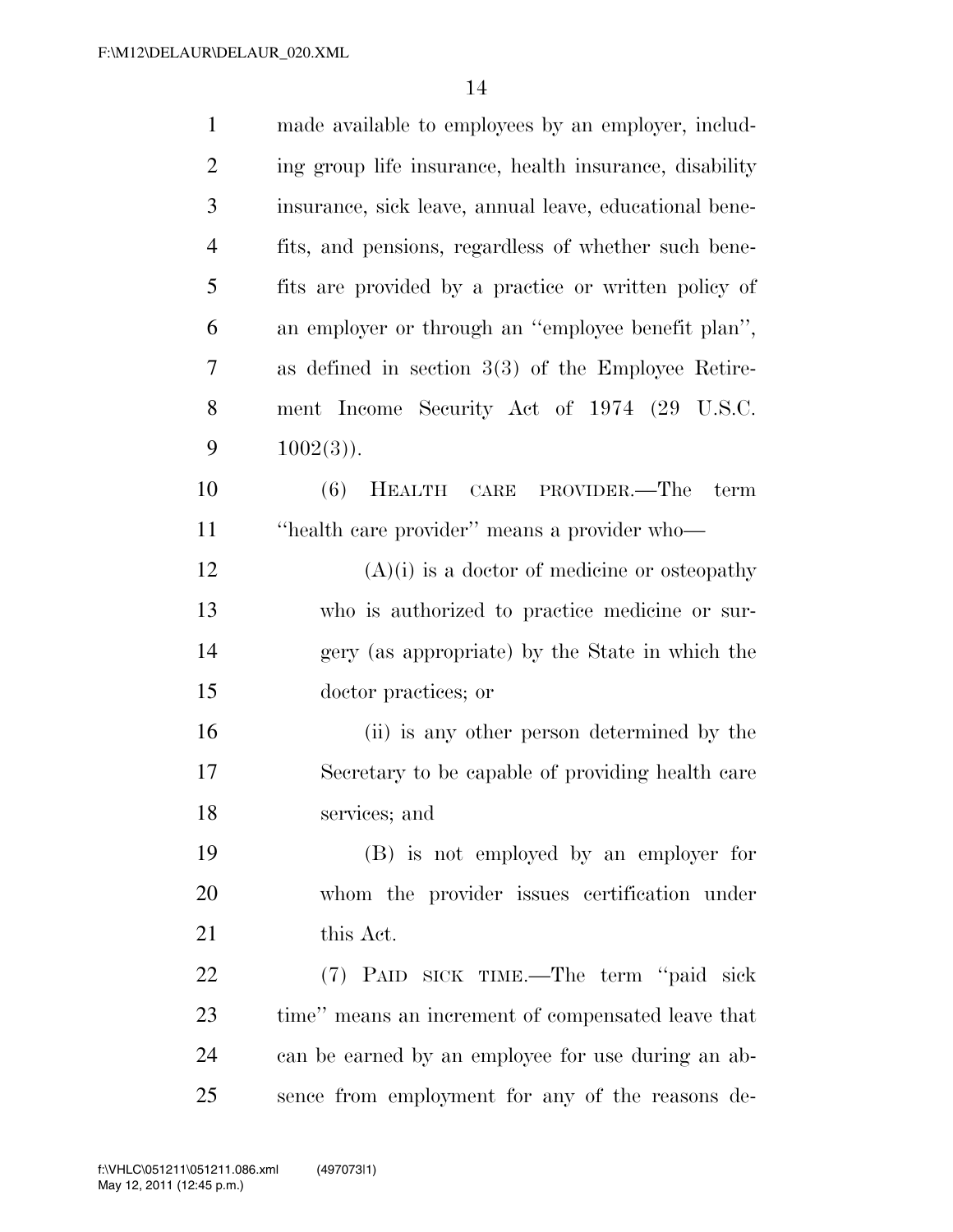| $\mathbf{1}$   | scribed in paragraphs (1) through (4) of section       |
|----------------|--------------------------------------------------------|
| $\overline{2}$ | $5(b)$ .                                               |
| 3              | (8) PARENT.—The term "parent" means a bio-             |
| $\overline{4}$ | logical, foster, or adoptive parent of an employee, a  |
| 5              | stepparent of an employee, or a legal guardian or      |
| 6              | other person who stood in loco parentis to an em-      |
| $\overline{7}$ | ployee when the employee was a child.                  |
| 8              | (9) SECRETARY.—The term "Secretary" means              |
| 9              | the Secretary of Labor.                                |
| 10             | (10) SEXUAL ASSAULT.—The term "sexual as-              |
| 11             | sault" has the meaning given the term in section       |
| 12             | $40002(a)$ of the Violence Against Women Act of        |
| 13             | 1994 (42 U.S.C. 13925(a)).                             |
| 14             | (11) SPOUSE.—The term "spouse", with re-               |
| 15             | spect to an employee, has the meaning given such       |
| 16             | term by the marriage laws of the State in which the    |
| 17             | employee resides.                                      |
| 18             | $(12)$ STALKING.—The term "stalking" has the           |
| 19             | meaning given the term in section $40002(a)$ of the    |
| 20             | Violence Against Women Act of 1994 (42 U.S.C.          |
| 21             | $13925(a)$ .                                           |
| 22             | (13) VICTIM SERVICES ORGANIZATION.—The                 |
| 23             | term "victim services organization" means a non-       |
| 24             | profit, nongovernmental organization that provides     |
| 25             | assistance to victims of domestic violence, sexual as- |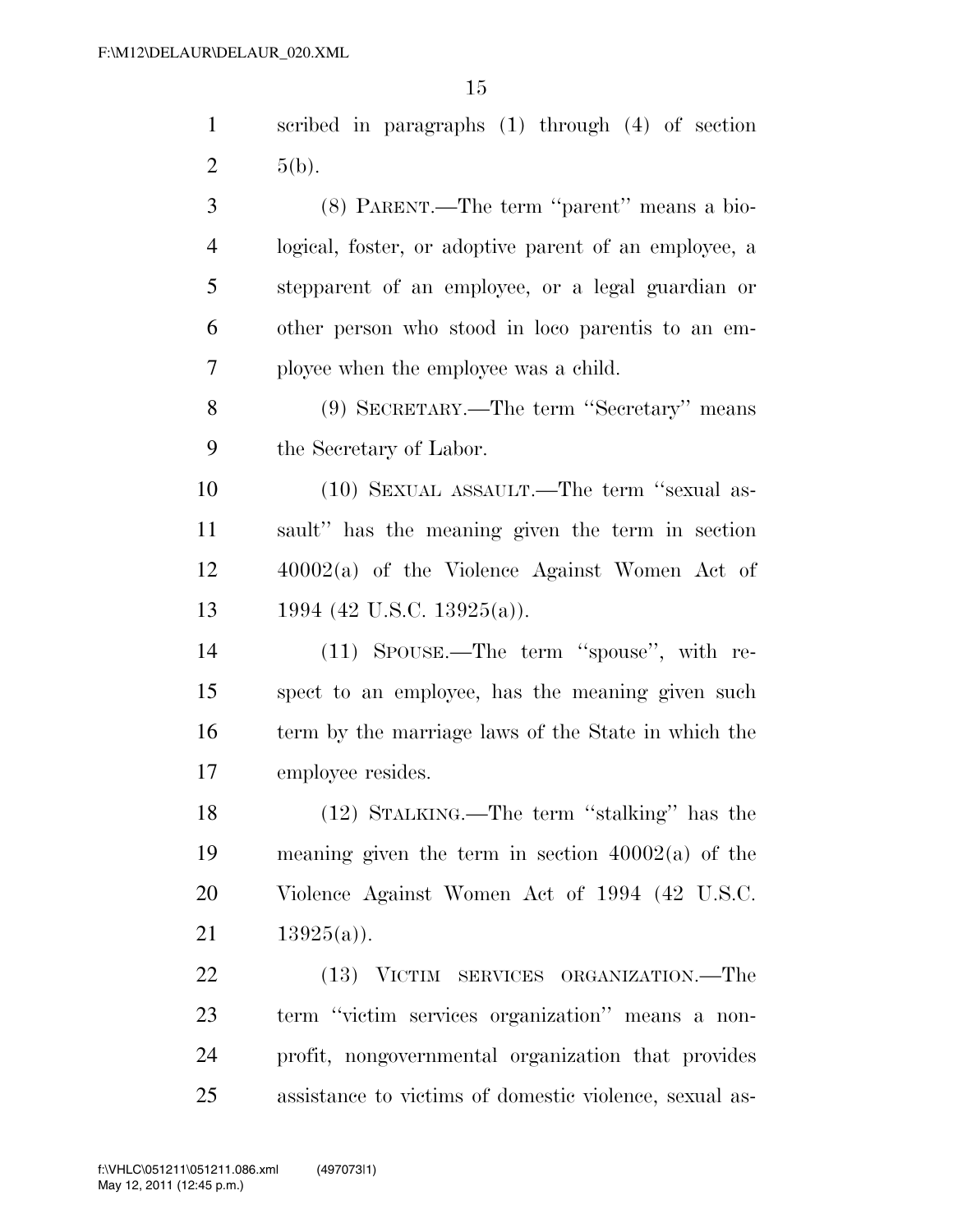sault, or stalking or advocates for such victims, in- cluding a rape crisis center, an organization carrying out a domestic violence, sexual assault, or stalking prevention or treatment program, an organization operating a shelter or providing counseling services, or a legal services organization or other organization providing assistance through the legal process.

#### **SEC. 5. PROVISION OF PAID SICK TIME.**

(a) ACCRUAL OF PAID SICK TIME.—

 (1) IN GENERAL.—An employer shall permit each employee employed by the employer to earn not less than 1 hour of paid sick time for every 30 hours worked, to be used as described in subsection (b). An employer shall not be required to permit an em- ployee to earn, under this section, more than 56 hours of paid sick time in a calendar year, unless the employer chooses to set a higher limit.

18 (2) EXEMPT EMPLOYEES.—

 (A) IN GENERAL.—Except as provided in paragraph (3), for purposes of this section, an employee who is exempt from overtime require-22 ments under section  $13(a)(1)$  of the Fair Labor Standards Act of 1938 (29 U.S.C. 213(a)(1)) shall be assumed to work 40 hours in each workweek.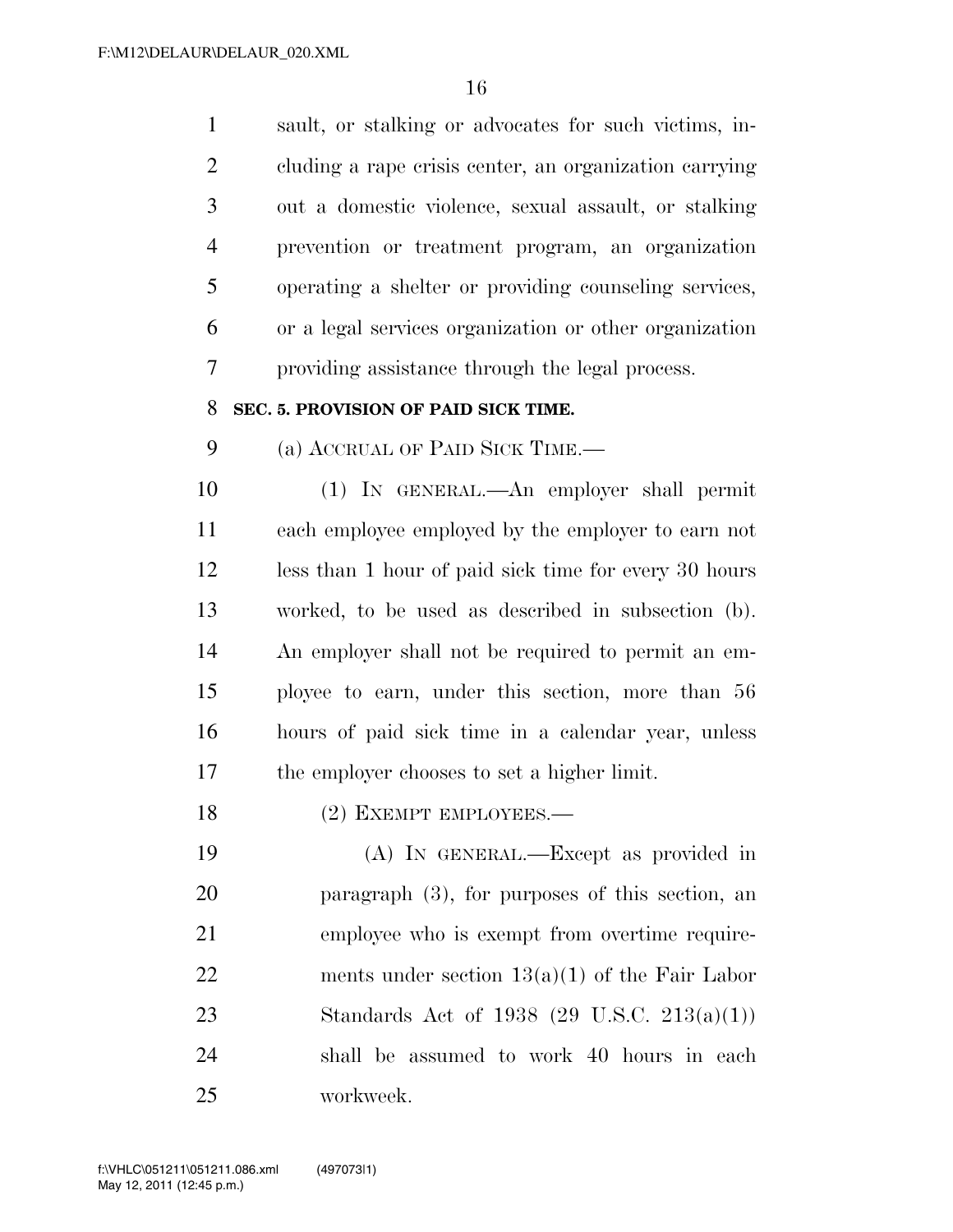(B) SHORTER NORMAL WORKWEEK.—If 2 the normal workweek of such an employee is less than 40 hours, the employee shall earn paid sick time based upon that normal work week.

 (3) DATES OF ACCRUAL AND USE.—Employees shall begin to earn paid sick time under this section at the commencement of their employment. An em- ployee shall be entitled to use the earned paid sick time beginning on the 60th calendar day following 11 commencement of the employee's employment. After that 60th calendar day, the employee may use the paid sick time as the time is earned. An employer may, at the discretion of the employer, loan paid sick time to an employee in advance of the earning of such time under this section by such employee.

(4) CARRYOVER.—

 (A) IN GENERAL.—Except as provided in subparagraph (B), paid sick time earned under this section shall carry over from 1 calendar 21 year to the next.

 (B) CONSTRUCTION.—This Act shall not be construed to require an employer to permit an employee to accrue more than 56 hours of earned paid sick time at a given time.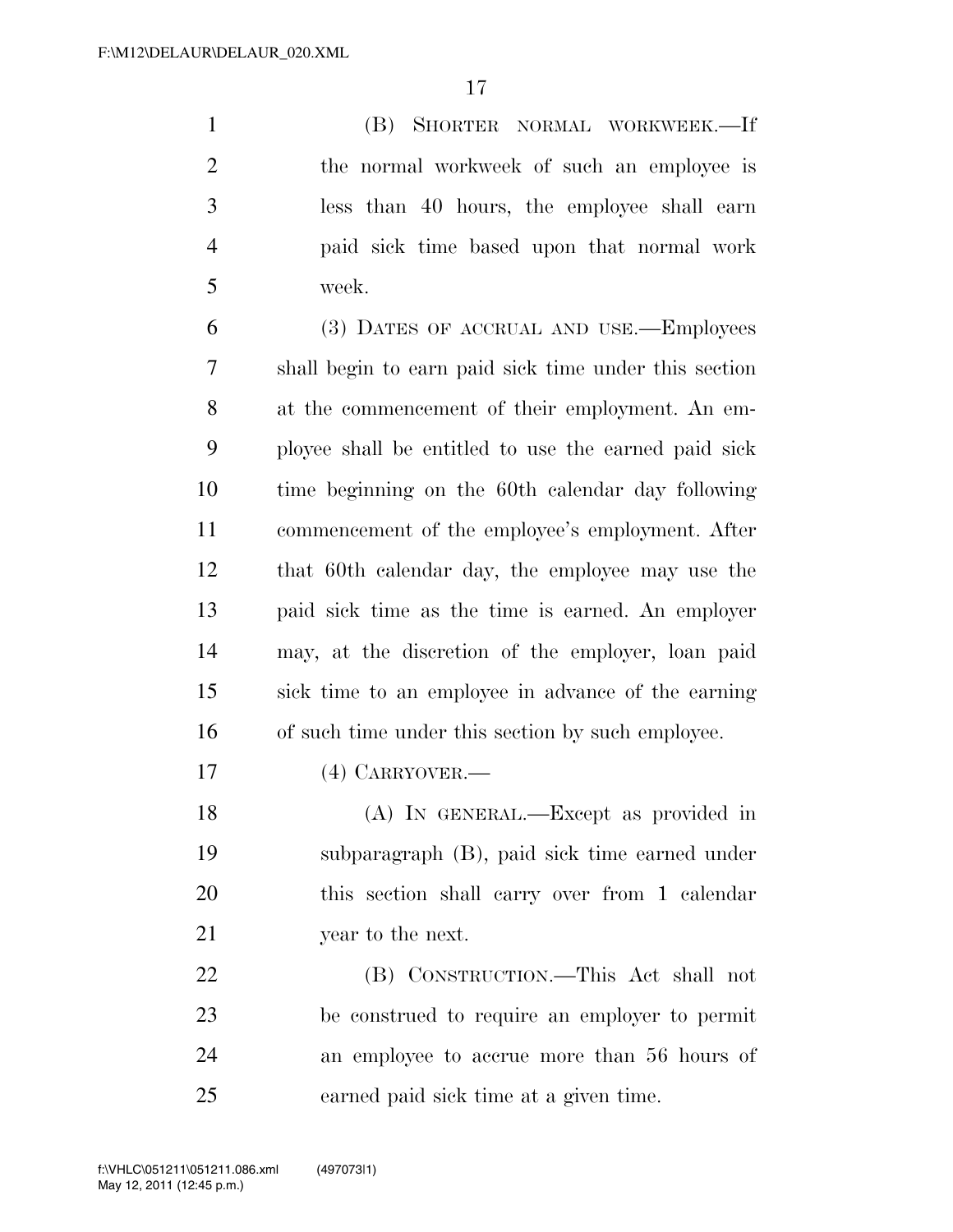(5) EMPLOYERS WITH EXISTING POLICIES.— Any employer with a paid leave policy who makes available an amount of paid leave that is sufficient to meet the requirements of this section and that may be used for the same purposes and under the same conditions as the purposes and conditions out- lined in subsection (b) shall not be required to per- mit an employee to earn additional paid sick time under this section.

 (6) CONSTRUCTION.—Nothing in this section shall be construed as requiring financial or other re- imbursement to an employee from an employer upon the employee's termination, resignation, retirement, or other separation from employment for earned paid sick time that has not been used.

 (7) REINSTATEMENT.—If an employee is sepa- rated from employment with an employer and is re- hired, within 12 months after that separation, by the same employer, the employer shall reinstate the em- ployee's previously earned paid sick time. The em- ployee shall be entitled to use the earned paid sick time and earn additional paid sick time at the re-commencement of employment with the employer.

 (8) PROHIBITION.—An employer may not re-quire, as a condition of providing paid sick time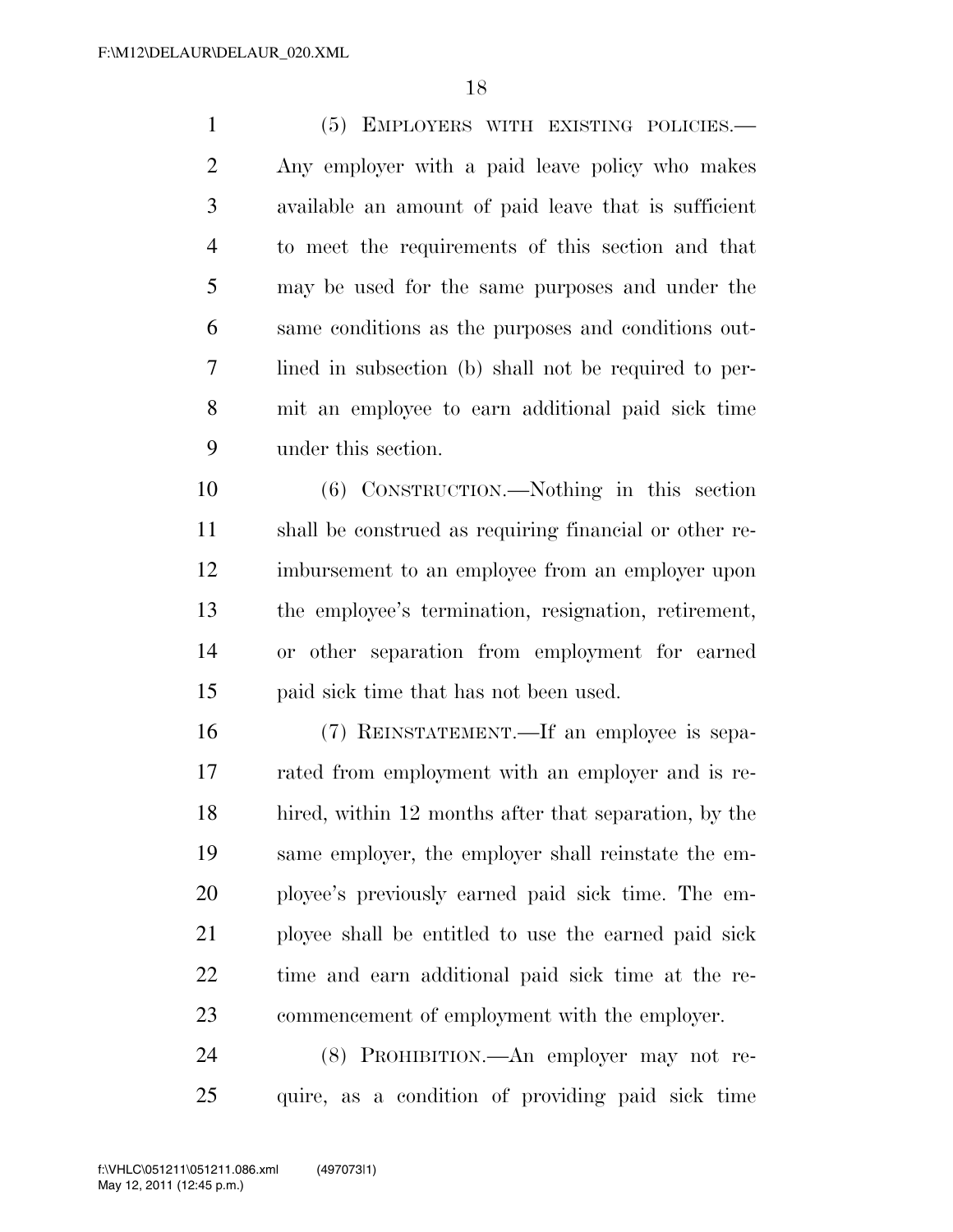| $\mathbf{1}$   | under this Act, that the employee involved search for  |
|----------------|--------------------------------------------------------|
| $\overline{2}$ | or find a replacement worker to cover the hours dur-   |
| 3              | ing which the employee is using paid sick time.        |
| $\overline{4}$ | (b) USES.—Paid sick time earned under this section     |
| 5              | may be used by an employee for any of the following:   |
| 6              | (1) An absence resulting from a physical or            |
| 7              | mental illness, injury, or medical condition of the    |
| 8              | employee.                                              |
| 9              | (2) An absence resulting from obtaining profes-        |
| 10             | sional medical diagnosis or care, or preventive med-   |
| 11             | ical care, for the employee.                           |
| 12             | (3) An absence for the purpose of caring for a         |
| 13             | child, a parent, a spouse, or any other individual re- |
| 14             | lated by blood or affinity whose close association     |
| 15             | with the employee is the equivalent of a family rela-  |
| 16             | tionship, who-                                         |
| 17             | (A) has any of the conditions or needs for             |
| 18             | diagnosis or care described in paragraph $(1)$ or      |
| 19             | $(2)$ ; and                                            |
| 20             | (B) in the case of someone who is not a                |
| 21             | child, is otherwise in need of care.                   |
| 22             | (4) An absence resulting from domestic vio-            |
| 23             | lence, sexual assault, or stalking, if the time is to- |
| 24             | (A) seek medical attention for the em-                 |
| 25             | ployee or the employee's child, parent,<br>or          |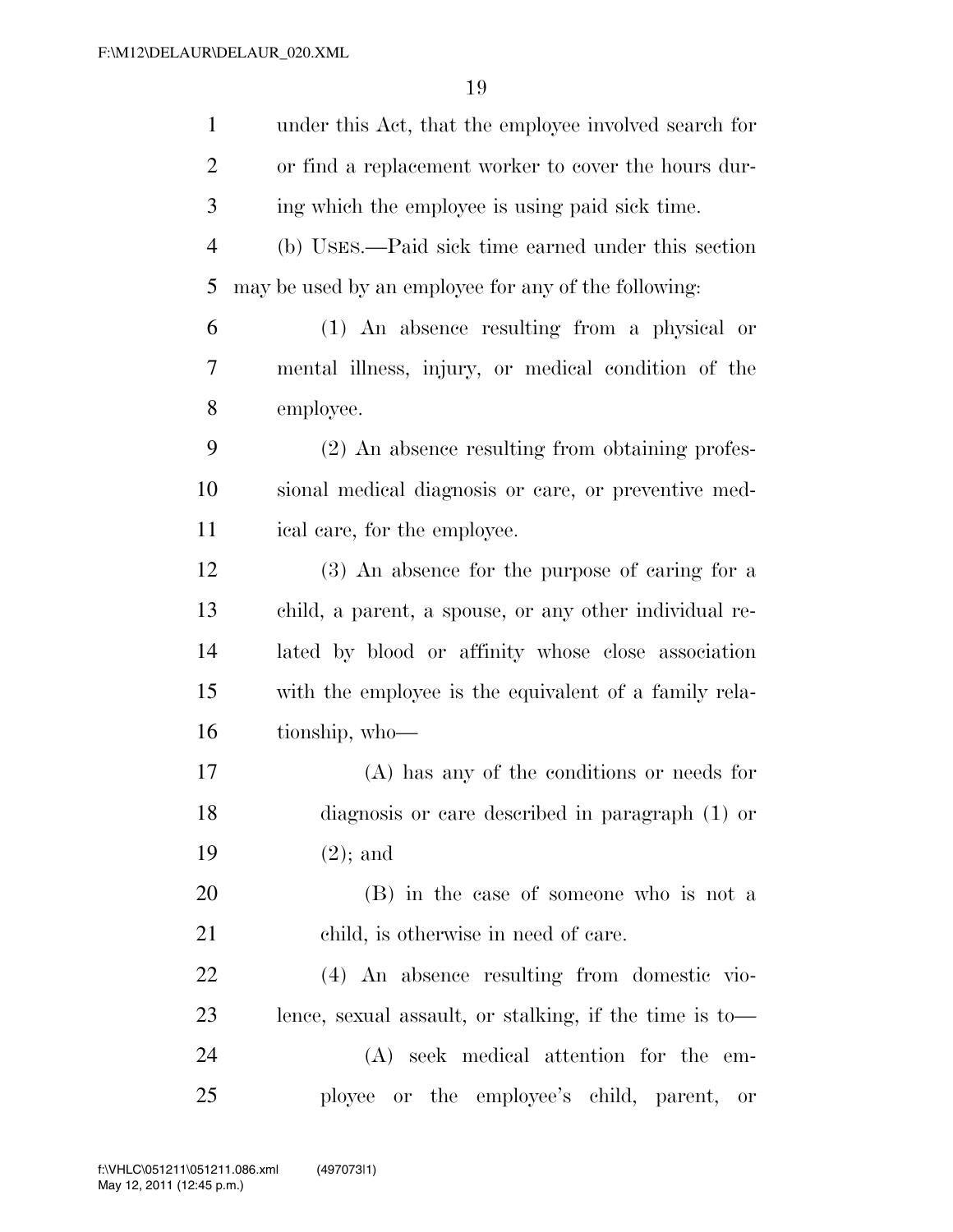| $\mathbf{1}$   | spouse, or an individual related to the employee            |
|----------------|-------------------------------------------------------------|
| $\overline{2}$ | as described in paragraph $(3)$ , to recover from           |
| 3              | physical or psychological injury or disability              |
| $\overline{4}$ | caused by domestic violence, sexual assault, or             |
| 5              | stalking;                                                   |
| 6              | (B) obtain or assist a related person de-                   |
| $\overline{7}$ | scribed in paragraph $(3)$ in obtaining services            |
| 8              | from a victim services organization;                        |
| 9              | (C) obtain or assist a related person de-                   |
| 10             | scribed in paragraph (3) in obtaining psycho-               |
| 11             | logical or other counseling;                                |
| 12             | (D) seek relocation; or                                     |
| 13             | (E) take legal action, including preparing                  |
| 14             | for or participating in any civil or criminal legal         |
| 15             | proceeding related to or resulting from domestic            |
| 16             | violence, sexual assault, or stalking.                      |
| 17             | (c) SCHEDULING.—An employee shall make a reason-            |
|                | 18 able effort to schedule a period of paid sick time under |
| 19             | this Act in a manner that does not unduly disrupt the       |
| 20             | operations of the employer.                                 |
| 21             | (d) PROCEDURES.—                                            |
| 22             | (1) IN GENERAL.—Paid sick time shall be pro-                |
| 23             | vided upon the oral or written request of an em-            |
| 24             | ployee. Such request shall—                                 |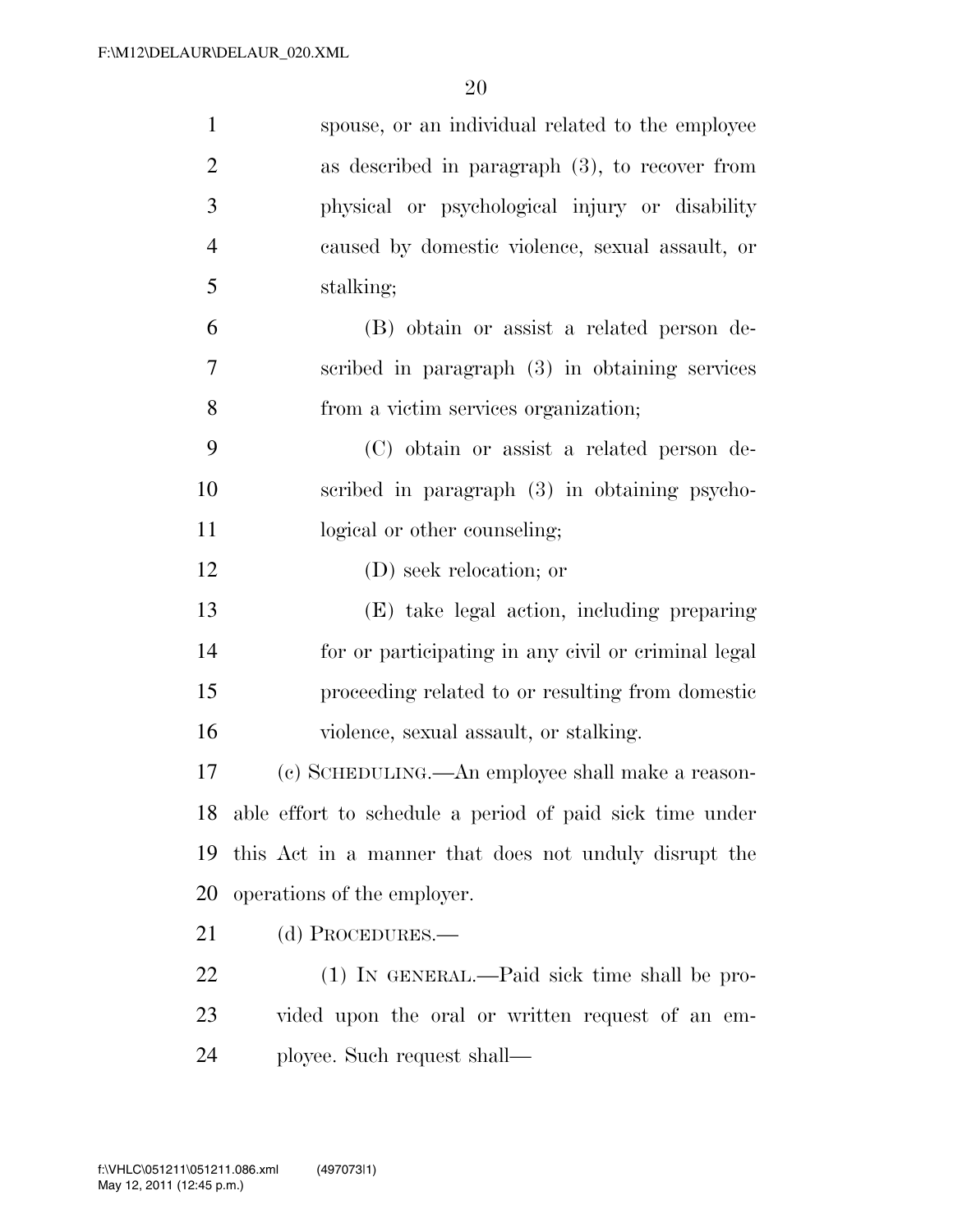| $\mathbf{1}$   | (A) include the expected duration of the         |
|----------------|--------------------------------------------------|
| $\overline{2}$ | period of such time;                             |
| 3              | (B) in a case in which the need for such         |
| $\overline{4}$ | period of time is foreseeable at least 7 days in |
| 5              | advance of such period, be provided at least 7   |
| 6              | days in advance of such period; and              |
| 7              | (C) otherwise, be provided as soon as prac-      |
| 8              | ticable after the employee is aware of the need  |
| 9              | for such period.                                 |
| 10             | (2) CERTIFICATION IN GENERAL.—                   |
| 11             | $(A)$ Provision.—                                |
| 12             | (i) IN GENERAL.—Subject to subpara-              |
| 13             | $graph (C)$ , an employer may require that a     |
| 14             | request for paid sick time under this sec-       |
| 15             | tion for a purpose described in paragraph        |
| 16             | $(1), (2),$ or $(3)$ of subsection $(b)$ be sup- |
| 17             | ported by a certification issued by the          |
| 18             | health care provider of the eligible em-         |
| 19             | ployee or of an individual described in sub-     |
| 20             | section $(b)(3)$ , as appropriate, if the period |
| 21             | of such time covers more than 3 consecu-         |
| 22             | tive workdays.                                   |
| 23             | (ii) TIMELINESS.—The employee shall              |
| 24             | provide a copy of such certification to the      |
| 25             | employer in a timely manner, not later           |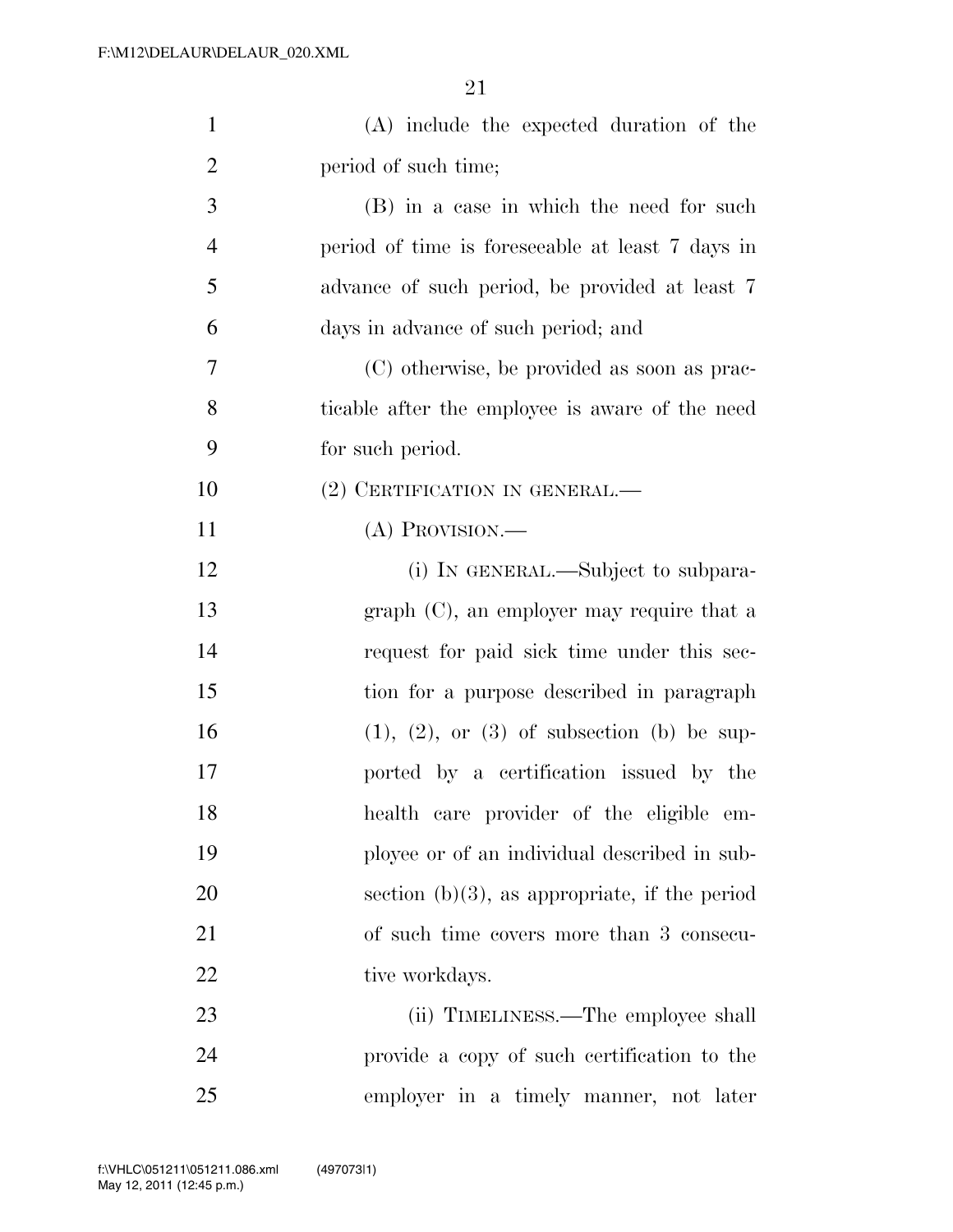| than 30 days after the first day of the pe- |
|---------------------------------------------|
| riod of time. The employer shall not delay  |
| the commencement of the period of time on   |
| the basis that the employer has not yet re- |
| ceived the certification.                   |
| (B) SUFFICIENT CERTIFICATION.—              |
| (i) IN GENERAL.—A certification pro-        |
| vided under subparagraph (A) shall be suf-  |
| ficient if it states—                       |
| (I) the date on which the period            |
| of time will be needed;                     |
|                                             |
| (II) the probable duration of the           |
| period of time;                             |
| (III) the appropriate medical               |
| facts within the knowledge of the           |
| health care provider regarding the          |
| condition involved, subject to clause       |
| $(ii)$ ; and                                |
| $(IV)(aa)$ for purposes of paid sick        |
| time under subsection $(b)(1)$ , a state-   |
| ment that absence from work is medi-        |
| cally necessary;                            |
| (bb) for purposes of such time              |
| under subsection $(b)(2)$ , the dates on    |
| which testing for a medical diagnosis       |
|                                             |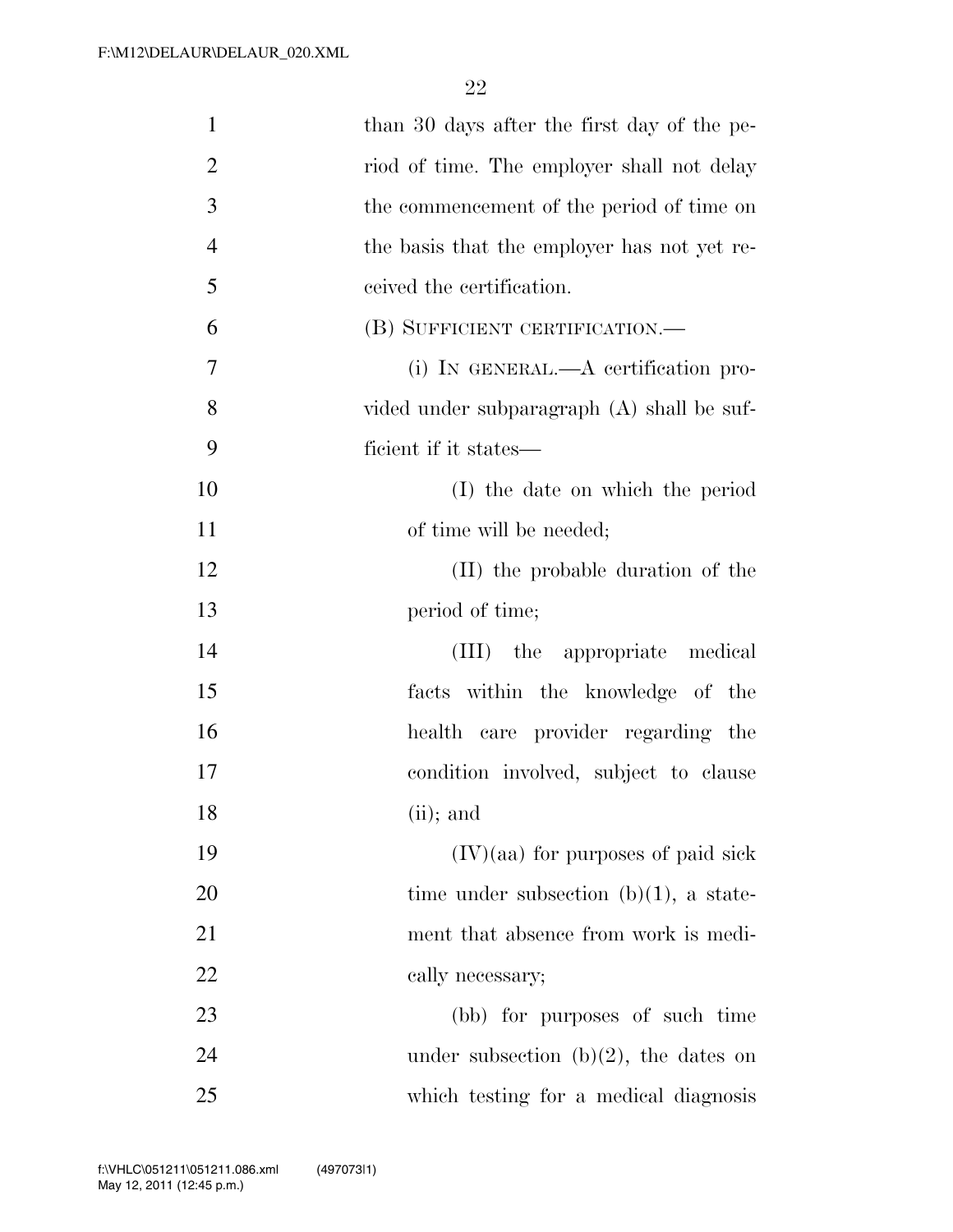| $\mathbf{1}$   | or care is expected to be given and the            |
|----------------|----------------------------------------------------|
| $\overline{2}$ | duration of such testing or care; and              |
| 3              | (cc) for purposes of such time                     |
| $\overline{4}$ | under subsection $(b)(3)$ , in the case of         |
| 5              | time to care for someone who is not a              |
| 6              | child, a statement that care is needed             |
| 7              | for an individual described in such                |
| 8              | subsection, and an estimate of the                 |
| 9              | amount of time that such care is                   |
| 10             | needed for such individual.                        |
| 11             | (ii) LIMITATION.—In issuing a certifi-             |
| 12             | cation under subparagraph $(A)$ , a health         |
| 13             | care provider shall make reasonable efforts        |
| 14             | to limit the medical facts described in            |
| 15             | clause $(i)(III)$ that are disclosed in the cer-   |
| 16             | tification to the minimum necessary to es-         |
| 17             | tablish a need for the employee to utilize         |
| 18             | paid sick time.                                    |
| 19             | (C)<br>REGULATIONS.—Regulations<br>pre-            |
| 20             | scribed under section 13 shall specify the man-    |
| 21             | ner in which an employee who does not have         |
| 22             | health insurance shall provide a certification for |
| 23             | purposes of this paragraph.                        |
| 24             | (D) CONFIDENTIALITY AND NONDISCLO-                 |
| 25             | $SUBE$ .                                           |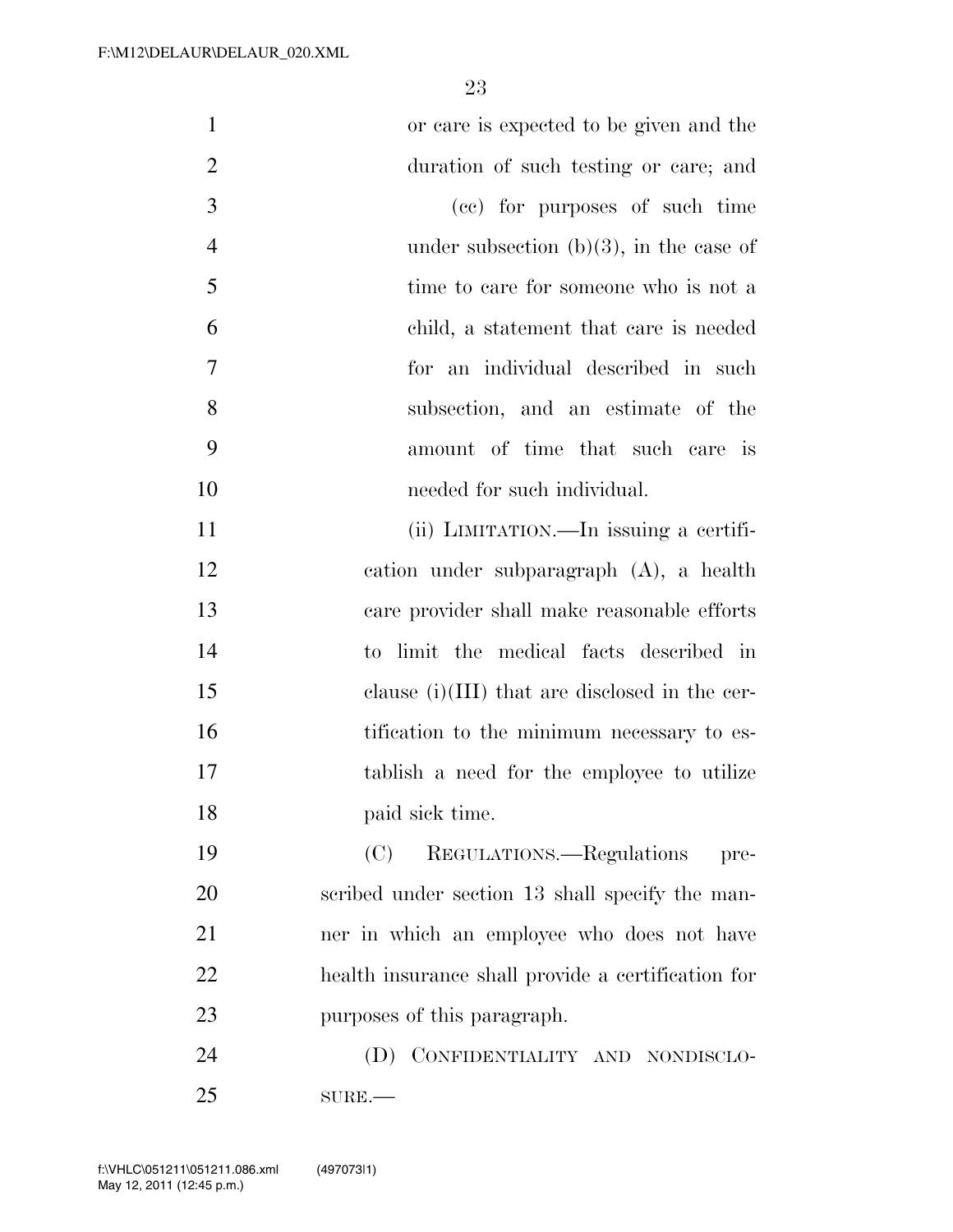| $\mathbf{1}$   | (i) PROTECTED HEALTH INFORMA-                |
|----------------|----------------------------------------------|
| $\overline{2}$ | TION.—Nothing in this Act shall be con-      |
| 3              | strued to require a health care provider to  |
| $\overline{4}$ | disclose information in violation of section |
| 5              | 1177 of the Social Security Act (42 U.S.C.   |
| 6              | 1320d-6) or the regulations promulgated      |
| 7              | pursuant to section $264(c)$ of the Health   |
| 8              | Insurance Portability and Accountability     |
| 9              | Act of 1996 (42 U.S.C. 1320d–2 note).        |
| 10             | (ii)<br><b>HEALTH</b><br><b>INFORMATION</b>  |
| 11             | RECORDS.—If an employer possesses            |
| 12             | health information about an employee or      |
| 13             | an employee's child, parent, spouse or       |
| 14             | other individual described in subsection     |
| 15             | $(b)(3)$ , such information shall—           |
| 16             | (I) be maintained on a separate              |
| 17             | form and in a separate file from other       |
| 18             | personnel information;                       |
| 19             | (II) be treated as a confidential            |
| 20             | medical record; and                          |
| 21             | (III) not be disclosed except to             |
| 22             | the affected employee or with the per-       |
| 23             | mission of the affected employee.            |
| 24             | (3) CERTIFICATION IN THE CASE OF DOMESTIC    |
| 25             | VIOLENCE, SEXUAL ASSAULT, OR STALKING.       |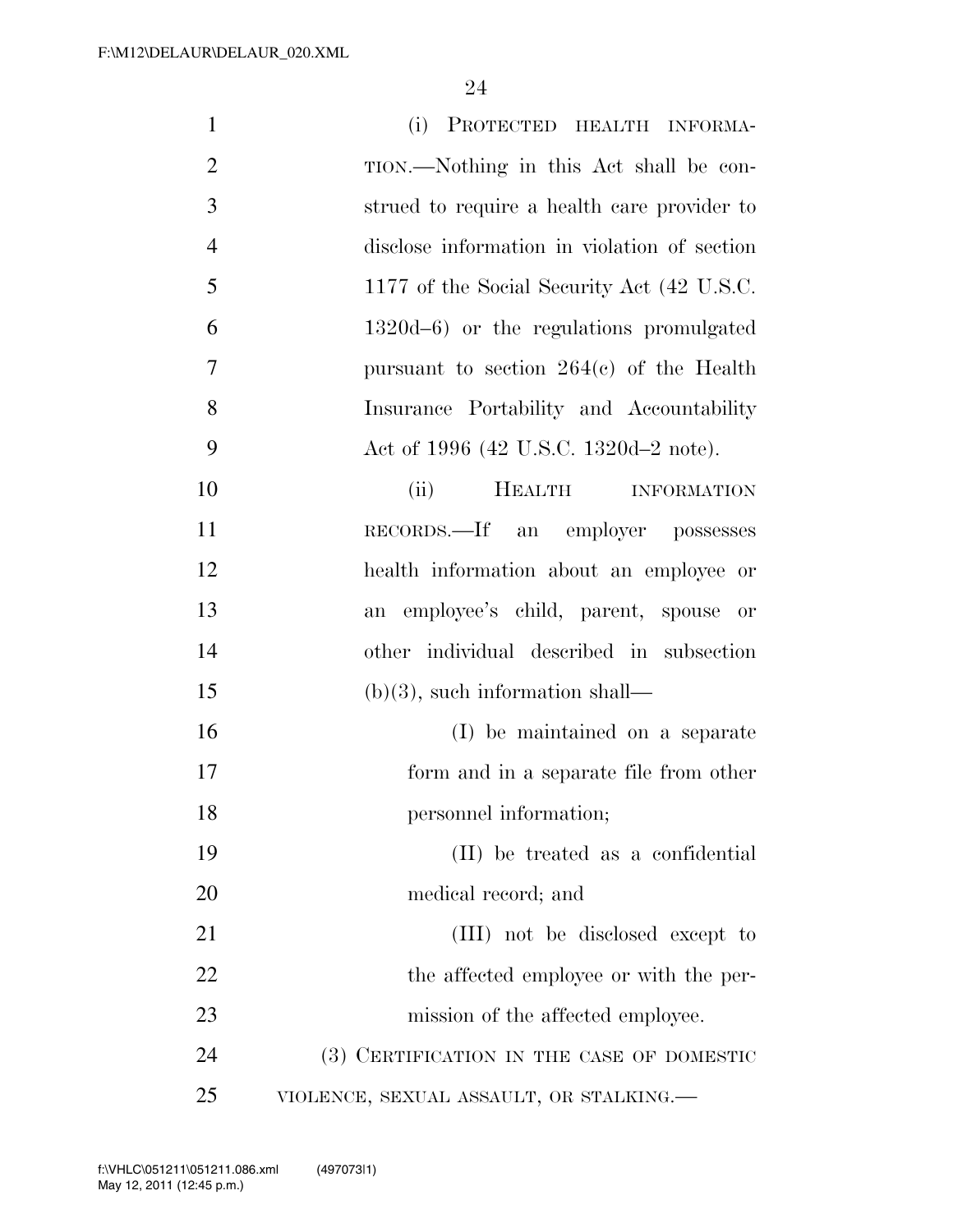| $\mathbf{1}$   | (A) IN GENERAL.—An employer may re-            |
|----------------|------------------------------------------------|
| $\overline{2}$ | quire that a request for paid sick time under  |
| 3              | this section for a purpose described in sub-   |
| $\overline{4}$ | section $(b)(4)$ be supported by 1 of the fol- |
| 5              | lowing forms of documentation:                 |
| 6              | (i) A police report indicating that the        |
| $\tau$         | employee, or a member of the employee's        |
| 8              | family described in subsection $(b)(4)$ , was  |
| 9              | a victim of domestic violence, sexual as-      |
| 10             | sault, or stalking.                            |
| 11             | (ii) A court order protecting or sepa-         |
| 12             | rating the employee or a member of the         |
| 13             | employee's family described in subsection      |
| 14             | $(b)(4)$ from the perpetrator of an act of     |
| 15             | domestic violence, sexual assault, or stalk-   |
| 16             | ing, or other evidence from the court or       |
| 17             | prosecuting attorney that the employee or      |
| 18             | a member of the employee's family de-          |
| 19             | scribed in subsection $(b)(4)$ has appeared    |
| 20             | in court or is scheduled to appear in court    |
| 21             | in a proceeding related to domestic vio-       |
| 22             | lence, sexual assault, or stalking.            |
| 23             | (iii) Other documentation signed by            |
| 24             | an employee or volunteer working for a vic-    |
| 25             | tim services organization, an attorney, a      |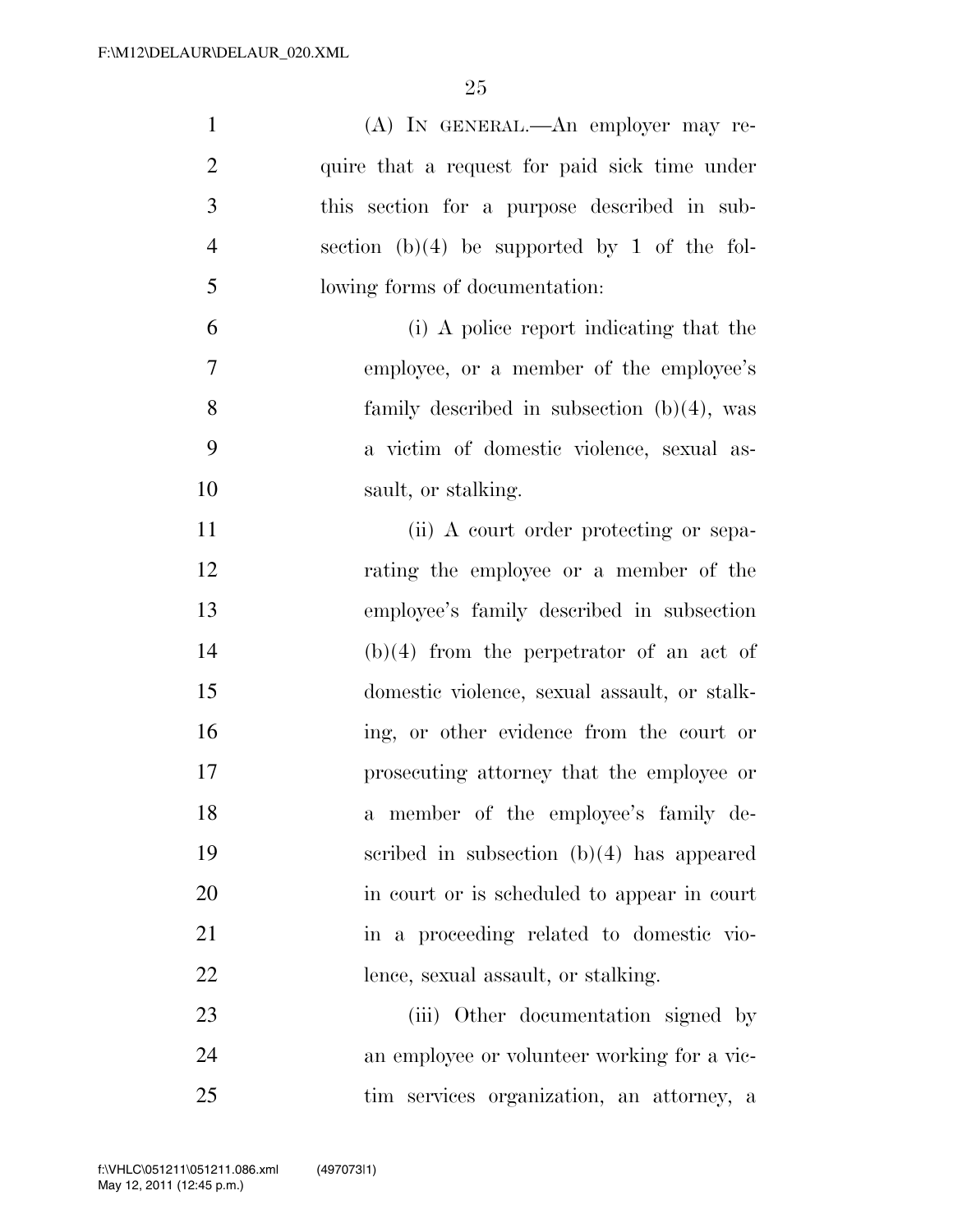| $\mathbf{1}$   | police officer, a medical professional, a so-  |
|----------------|------------------------------------------------|
| $\overline{2}$ | cial worker, an antiviolence counselor, or a   |
| 3              | member of the clergy, affirming that the       |
| $\overline{4}$ | employee or a member of the employee's         |
| 5              | family described in subsection $(b)(4)$ is a   |
| 6              | victim of domestic violence, sexual assault,   |
| $\tau$         | or stalking.                                   |
| 8              | REQUIREMENTS.—The requirements<br>(B)          |
| 9              | of paragraph (2) shall apply to certifications |
| 10             | under this paragraph, except that—             |
| 11             | (i) subclauses $(III)$ and $(IV)$ of sub-      |
| 12             | paragraph $(B)(i)$ and subparagraph $(B)(ii)$  |
| 13             | of such paragraph shall not apply;             |
| 14             | (ii) the certification shall state the         |
| 15             | reason that the leave is required with the     |
| 16             | facts to be disclosed limited to the min-      |
| 17             | imum necessary to establish a need for the     |
| 18             | employee to be absent from work, and the       |
| 19             | employee shall not be required to explain      |
| 20             | the details of the domestic violence, sexual   |
| 21             | assault, or stalking involved; and             |
| 22             | (iii) with respect to confidentiality          |
| 23             | under subparagraph (D) of such para-           |
| 24             | graph, any information provided to the em-     |
| 25             | ployer under this paragraph shall be con-      |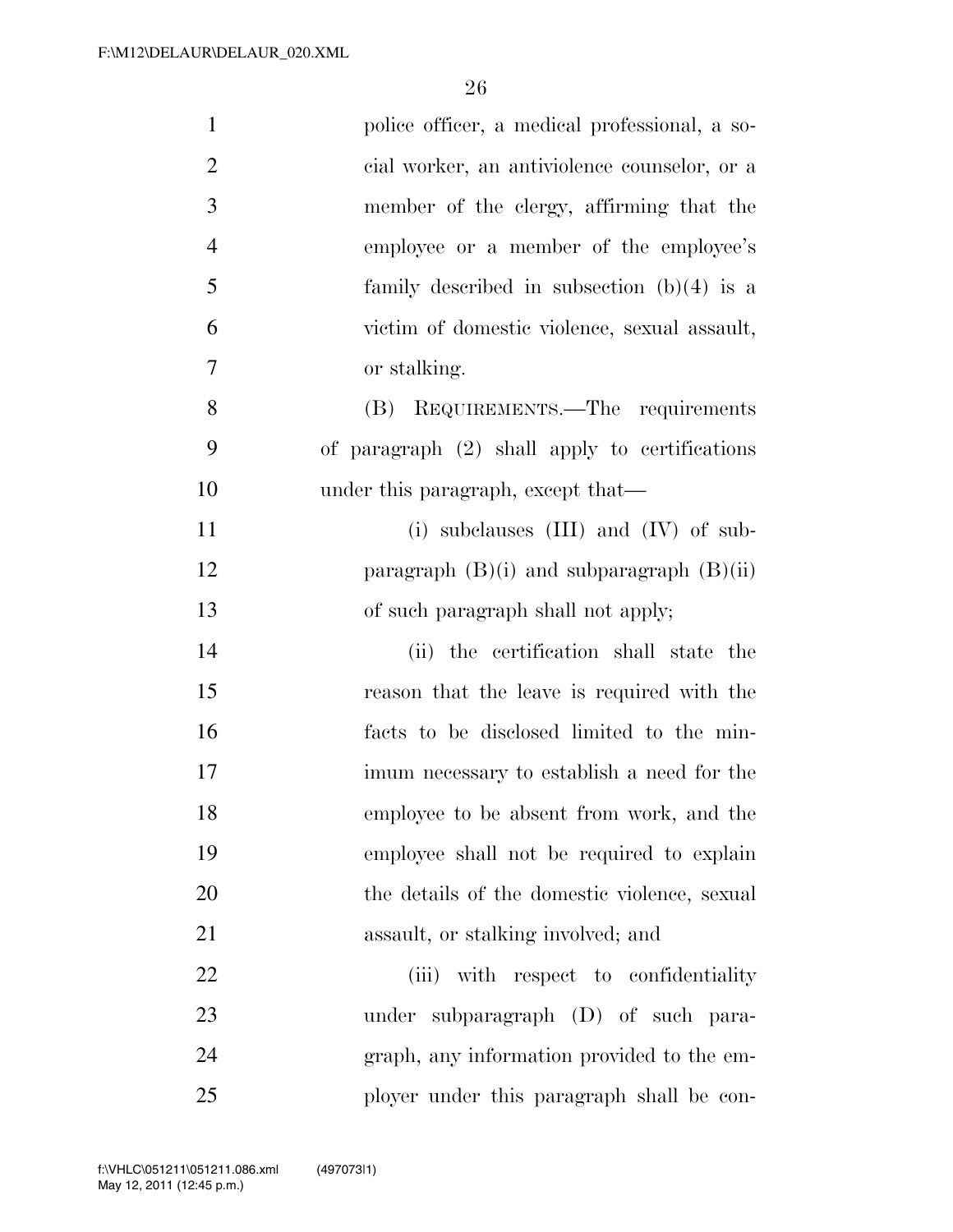| $\mathbf{1}$   | fidential, except to the extent that any dis-              |
|----------------|------------------------------------------------------------|
| $\overline{2}$ | closure of such information is—                            |
| 3              | (I) requested or consented to in                           |
| 4              | writing by the employee; or                                |
| 5              | (II) otherwise required by appli-                          |
| 6              | cable Federal or State law.                                |
| 7              | SEC. 6. POSTING REQUIREMENT.                               |
| 8              | (a) IN GENERAL.—Each employer shall post and               |
| 9              | keep posted a notice, to be prepared or approved in ac-    |
| 10             | cordance with procedures specified in regulations pre-     |
| 11             | scribed under section 13, setting forth excerpts from, or  |
| 12             | summaries of, the pertinent provisions of this Act includ- |
| 13             | $ing$ —                                                    |
| 14             | (1) information describing paid sick time avail-           |
| 15             | able to employees under this Act;                          |
| 16             | $(2)$ information pertaining to the filing of an           |
| 17             | action under this Act;                                     |
| 18             | (3) the details of the notice requirement for a            |
| 19             | foreseeable period of time under section $5(d)(1)(B)$ ;    |
| 20             | and                                                        |
| 21             | (4) information that describes—                            |
| 22             | (A) the protections that an employee has                   |
| 23             | in exercising rights under this Act; and                   |
| 24             | (B) how the employee can contact the Sec-                  |
| 25             | retary (or other appropriate authority as de-              |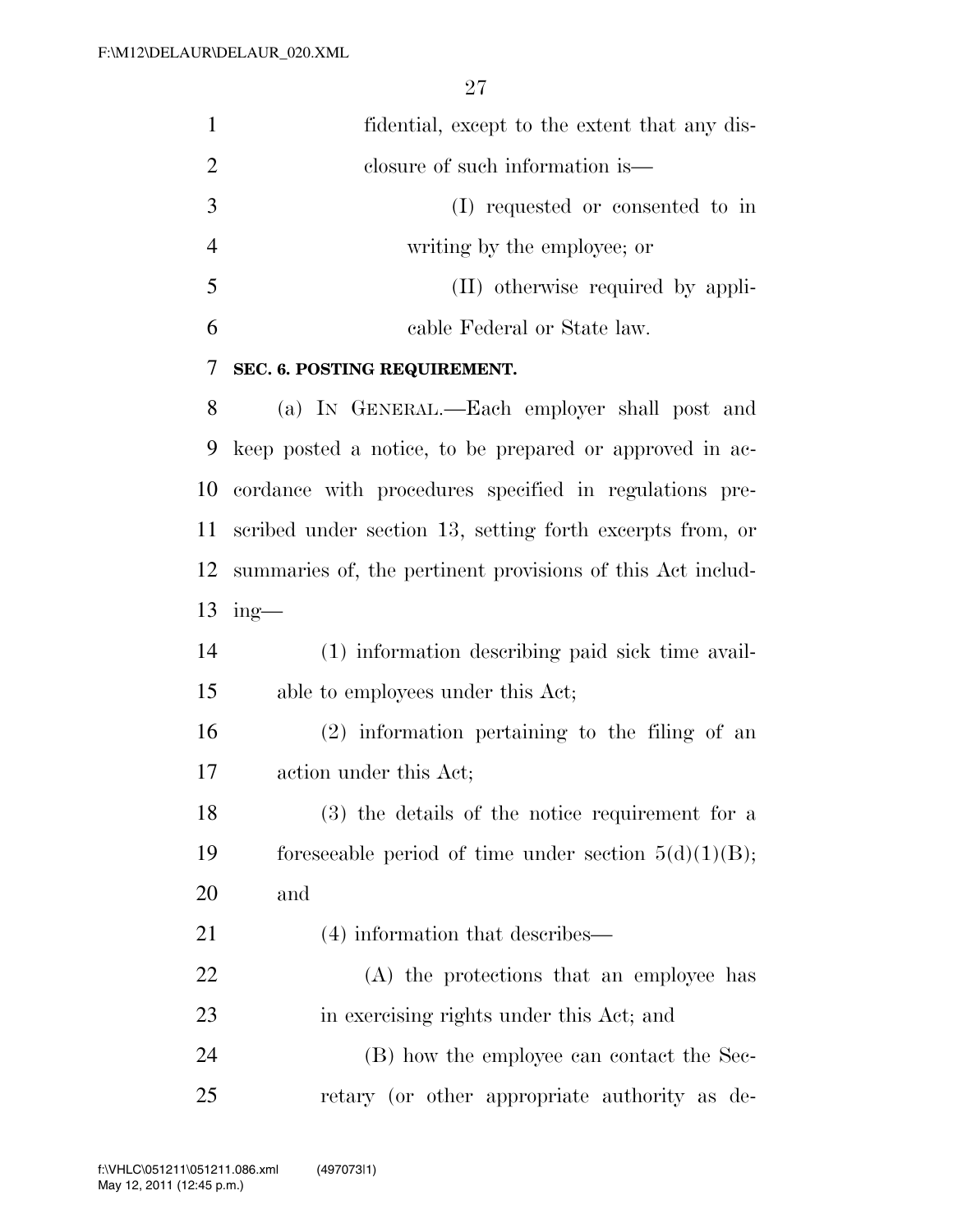scribed in section 8) if any of the rights are vio-lated.

 (b) LOCATION.—The notice described under sub-section (a) shall be posted—

 (1) in conspicuous places on the premises of the employer, where notices to employees (including ap-plicants) are customarily posted; or

(2) in employee handbooks.

 (c) VIOLATION; PENALTY.—Any employer who will- fully violates the posting requirements of this section shall be subject to a civil fine in an amount not to exceed \$100 for each separate offense.

#### **SEC. 7. PROHIBITED ACTS.**

(a) INTERFERENCE WITH RIGHTS.—

 (1) EXERCISE OF RIGHTS.—It shall be unlawful 16 for any employer to interfere with, restrain, or deny the exercise of, or the attempt to exercise, any right provided under this Act, including—

 (A) discharging or discriminating against (including retaliating against) any individual, including a job applicant, for exercising, or at- tempting to exercise, any right provided under this Act;

 (B) using the taking of paid sick time under this Act as a negative factor in an em-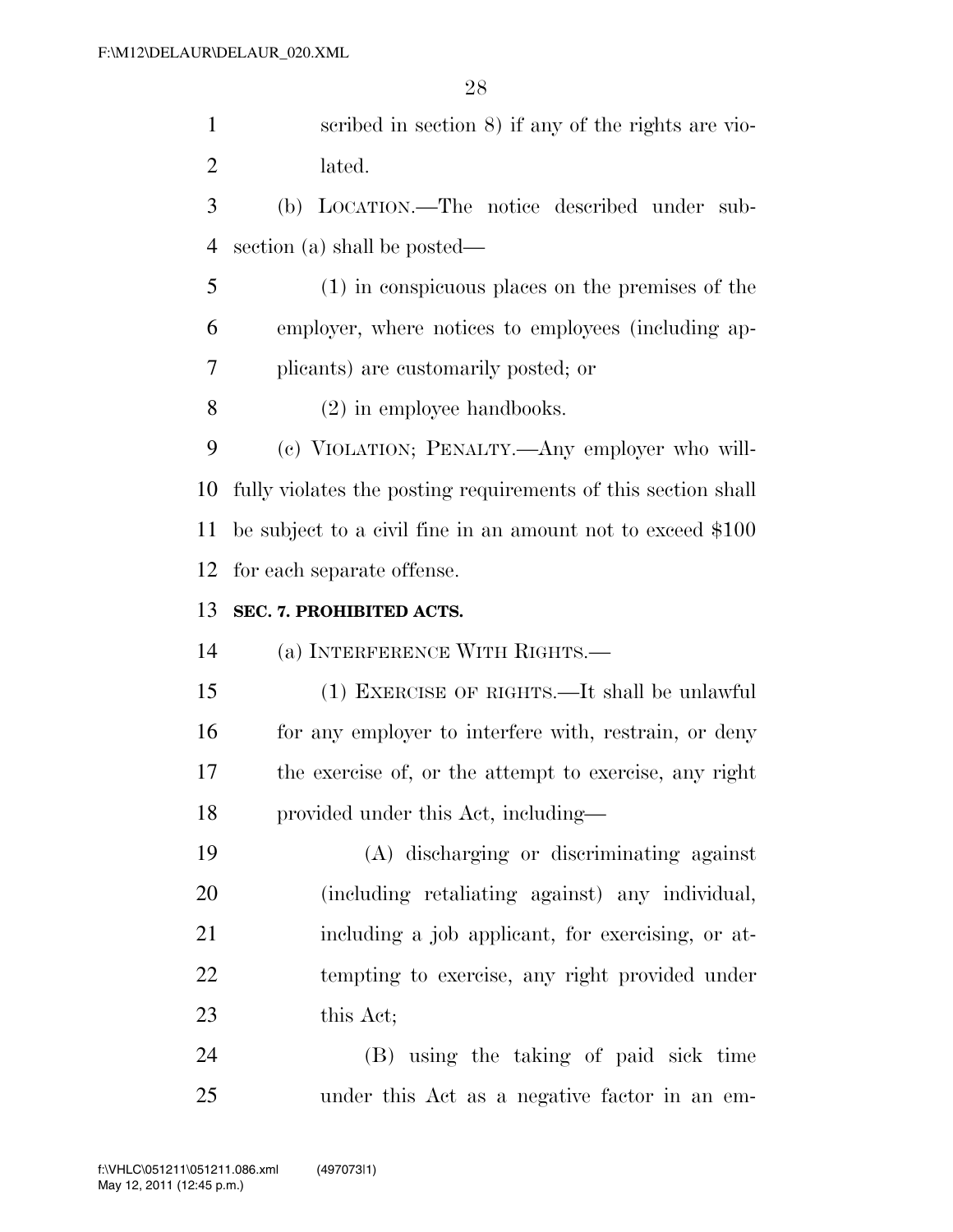|                | 29                                                             |
|----------------|----------------------------------------------------------------|
| $\mathbf{1}$   | ployment action, such as hiring, promotion, or                 |
| $\overline{2}$ | a disciplinary action; or                                      |
| 3              | (C) counting the paid sick time under a                        |
| $\overline{4}$ | no-fault attendance policy or any other absence                |
| 5              | control policy.                                                |
| 6              | (2) DISCRIMINATION.—It shall be unlawful for                   |
| 7              | any employer to discharge or in any other manner               |
| 8              | discriminate against (including retaliating against)           |
| 9              | any individual, including a job applicant, for oppos-          |
| 10             | ing any practice made unlawful by this Act.                    |
| 11             | (b) INTERFERENCE WITH PROCEEDINGS OR INQUIR-                   |
| 12             | IES.—It shall be unlawful for any person to discharge or       |
|                | 13 in any other manner discriminate against (including retali- |

 ating against) any individual, including a job applicant, because such individual—

- (1) has filed an action, or has instituted or caused to be instituted any proceeding, under or re-lated to this Act;
- (2) has given, or is about to give, any informa- tion in connection with any inquiry or proceeding re-lating to any right provided under this Act; or

 (3) has testified, or is about to testify, in any inquiry or proceeding relating to any right provided under this Act.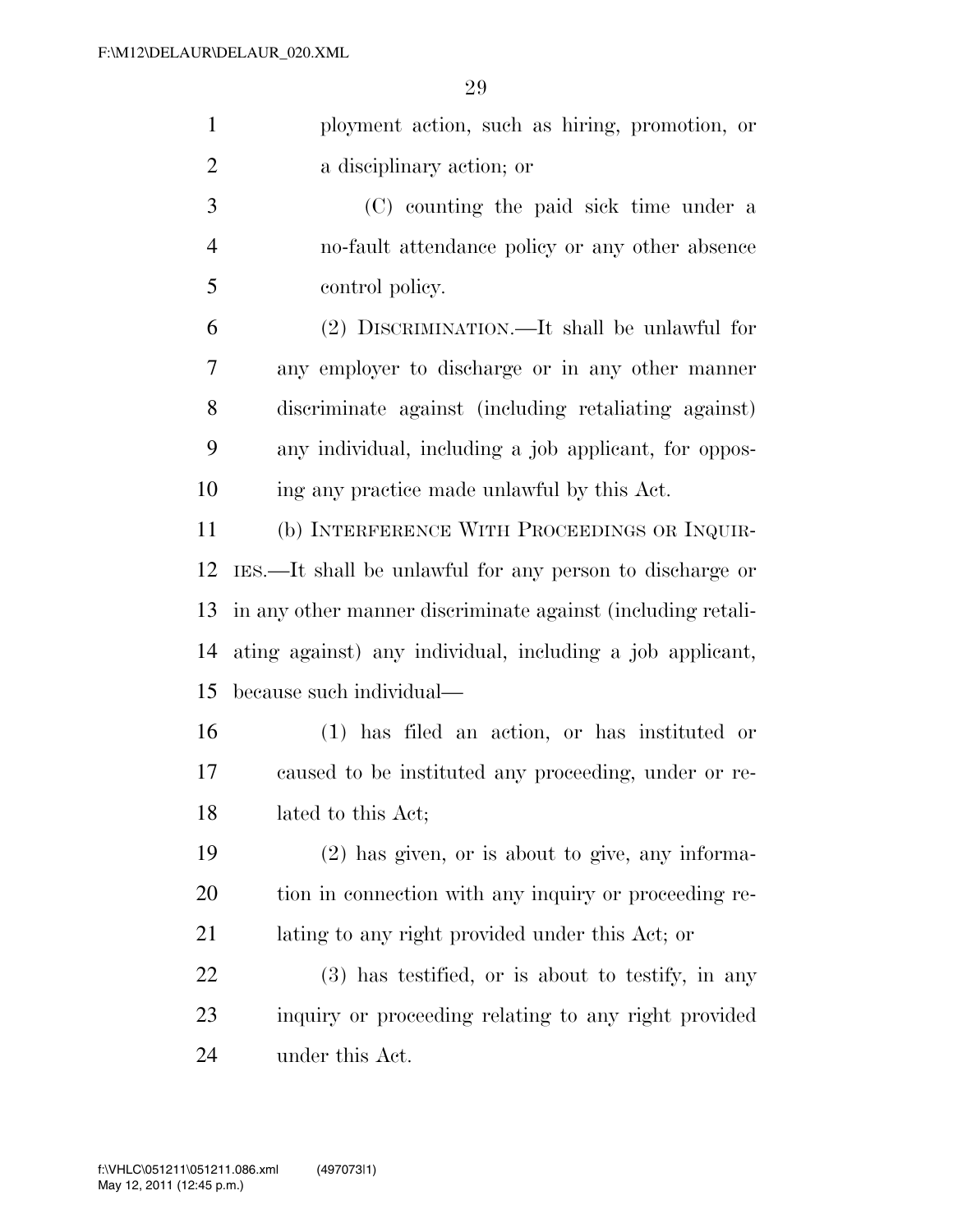(c) CONSTRUCTION.—Nothing in this section shall be construed to state or imply that the scope of the activities prohibited by section 105 of the Family and Medical Leave Act of 1993 (29 U.S.C. 2615) is less than the scope of the activities prohibited by this section.

#### **SEC. 8. ENFORCEMENT AUTHORITY.**

|  | (a) IN GENERAL.— |  |
|--|------------------|--|
|--|------------------|--|

- (1) DEFINITION.—In this subsection:
- (A) the term ''employee'' means an em- ployee described in subparagraph (A) or (B) of 11 section 4(3); and
- (B) the term ''employer'' means an em- ployer described in subclause (I) or (II) of sec-14 tion  $4(4)(A)(i)$ .
- (2) INVESTIGATIVE AUTHORITY.—
- (A) IN GENERAL.—To ensure compliance with the provisions of this Act, or any regula- tion or order issued under this Act, the Sec- retary shall have, subject to subparagraph (C), 20 the investigative authority provided under sec-21 tion 11(a) of the Fair Labor Standards Act of 1938 (29 U.S.C. 211(a)), with respect to em- ployers, employees, and other individuals af-fected.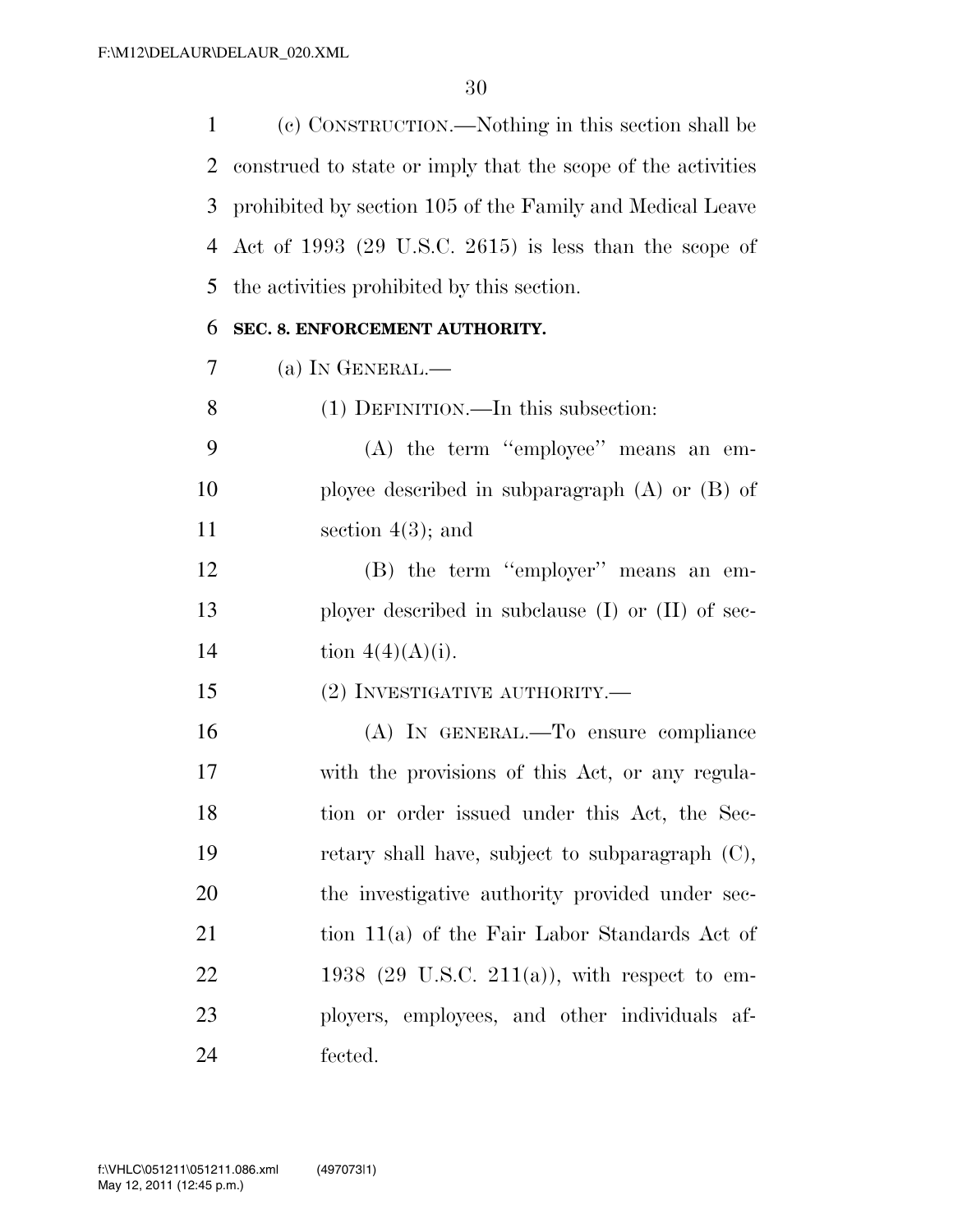(B) OBLIGATION TO KEEP AND PRESERVE RECORDS.—An employer shall make, keep, and preserve records pertaining to compliance with 4 this Act in accordance with section 11(c) of the Fair Labor Standards Act of 1938 (29 U.S.C.  $6 \qquad \qquad 211(e)$  and in accordance with regulations pre-scribed by the Secretary.

8 (C) REQUIRED SUBMISSIONS GENERALLY LIMITED TO AN ANNUAL BASIS.—The Secretary shall not require, under the authority of this paragraph, an employer to submit to the Sec- retary any books or records more than once during any 12-month period, unless the Sec- retary has reasonable cause to believe there may exist a violation of this Act or any regula-16 tion or order issued pursuant to this Act, or is investigating a charge pursuant to paragraph (4).

 (D) SUBPOENA AUTHORITY.—For the pur- poses of any investigation provided for in this paragraph, the Secretary shall have the sub- poena authority provided for under section 9 of the Fair Labor Standards Act of 1938 (29 U.S.C. 209).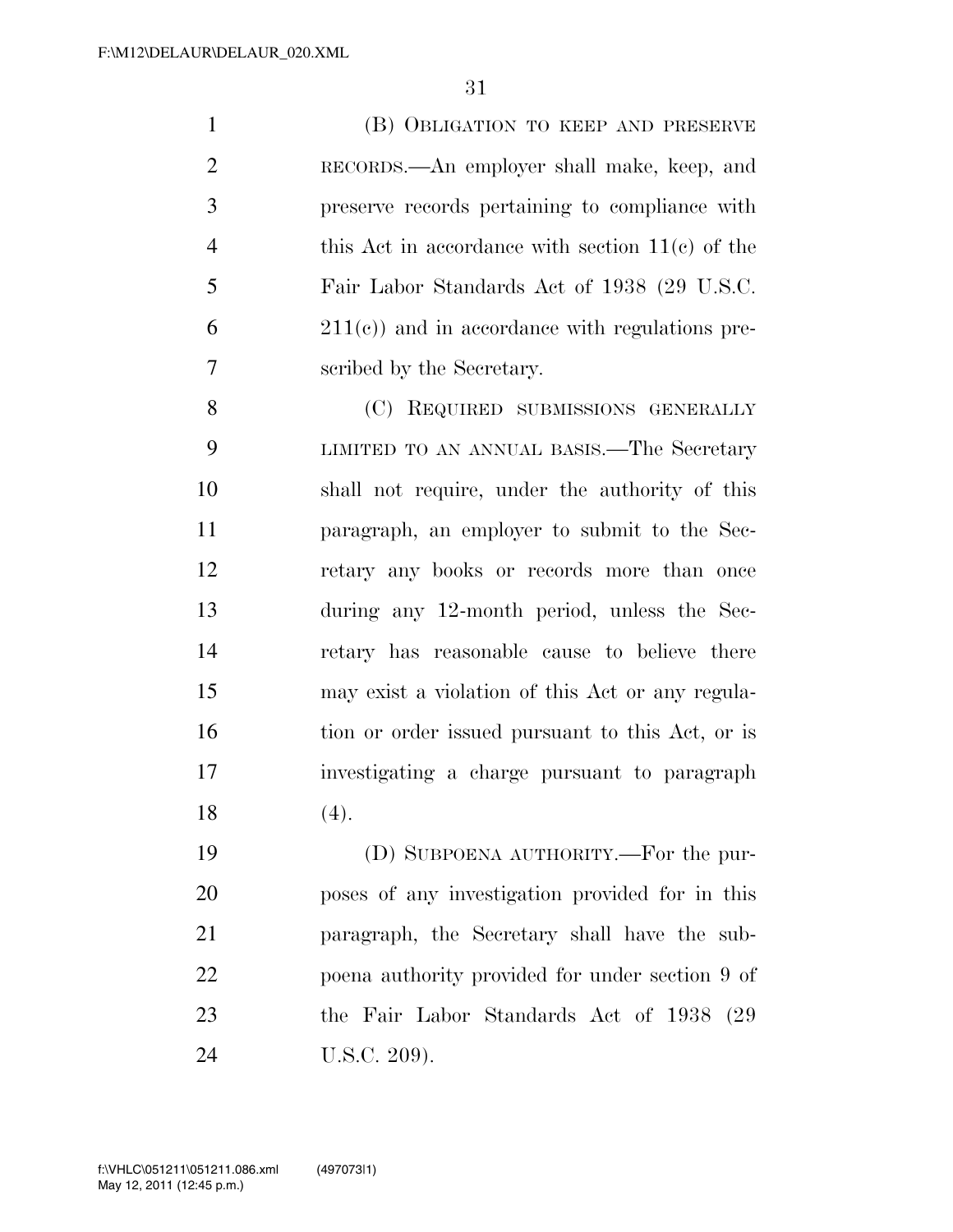| $\mathbf{1}$   | (3) CIVIL ACTION BY EMPLOYEES OR INDIVID-                 |
|----------------|-----------------------------------------------------------|
| $\overline{2}$ | UALS.                                                     |
| 3              | (A) RIGHT OF ACTION.—An action to re-                     |
| $\overline{4}$ | cover the damages or equitable relief prescribed          |
| 5              | subparagraph (B) may be maintained<br>$\operatorname{in}$ |
| 6              | against any employer in any Federal or State              |
| $\overline{7}$ | court of competent jurisdiction by one or more            |
| 8              | employees or individuals or their representative          |
| 9              | for and on behalf of—                                     |
| 10             | (i) the employees or individuals; or                      |
| 11             | (ii) the employees or individuals and                     |
| 12             | others similarly situated.                                |
| 13             | (B) LIABILITY.—Any employer who vio-                      |
| 14             | lates section 7 (including a violation relating to        |
| 15             | rights provided under section 5) shall be liable          |
| 16             | to any employee or individual affected—                   |
| 17             | $(i)$ for damages equal to —                              |
| 18             | $(I)$ the amount of-                                      |
| 19             | (aa) any wages, salary, em-                               |
| 20             | ployment benefits, or other com-                          |
| 21             | pensation denied or lost by rea-                          |
| 22             | son of the violation; or                                  |
| 23             | (bb) in a case in which                                   |
| 24             | wages, salary, employment bene-                           |
| 25             | fits, or other compensation have                          |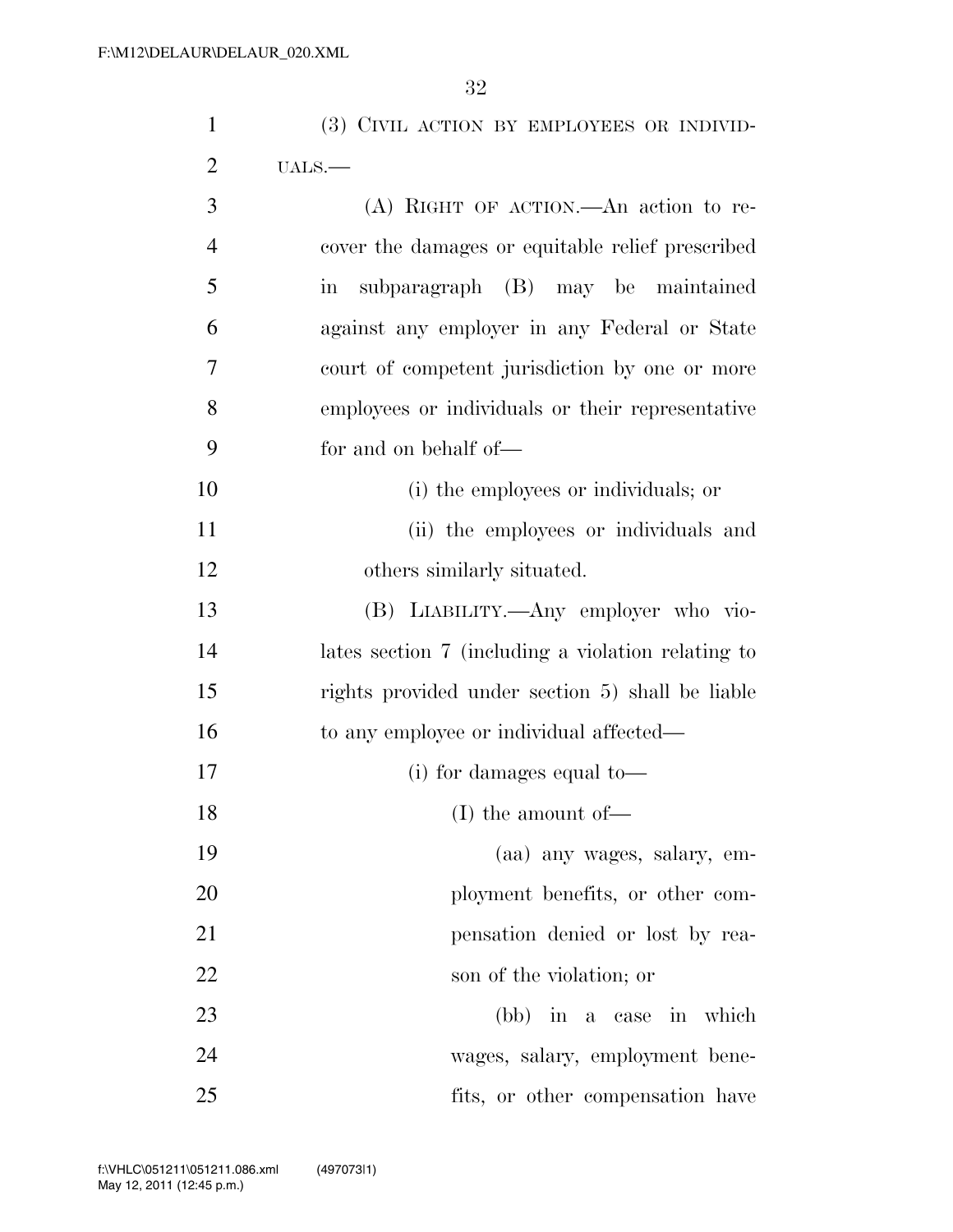| $\mathbf{1}$   | not been denied or lost, any ac-                   |
|----------------|----------------------------------------------------|
| $\overline{2}$ | tual monetary losses sustained as                  |
| 3              | a direct result of the violation up                |
| $\overline{4}$ | to a sum equal to 56 hours of                      |
| 5              | wages or salary for the employee                   |
| 6              | or individual;                                     |
| $\overline{7}$ | (II) the interest on the amount                    |
| 8              | described in subclause (I) calculated              |
| 9              | at the prevailing rate; and                        |
| 10             | (III) an additional amount as liq-                 |
| 11             | uidated damages; and                               |
| 12             | (ii) for such equitable relief as may be           |
| 13             | appropriate, including employment, rein-           |
| 14             | statement, and promotion.                          |
| 15             | (C) FEES AND COSTS.—The court in an                |
| 16             | action under this paragraph shall, in addition to  |
| 17             | any judgment awarded to the plaintiff, allow a     |
| 18             | reasonable attorney's fee, reasonable expert wit-  |
| 19             | ness fees, and other costs of the action to be     |
| 20             | paid by the defendant.                             |
| 21             | $(4)$ ACTION BY THE SECRETARY.—                    |
| 22             | (A) ADMINISTRATIVE ACTION.—The Sec-                |
| 23             | retary shall receive, investigate, and attempt to  |
| 24             | resolve complaints of violations of section 7 (in- |
| 25             | cluding a violation relating to rights provided    |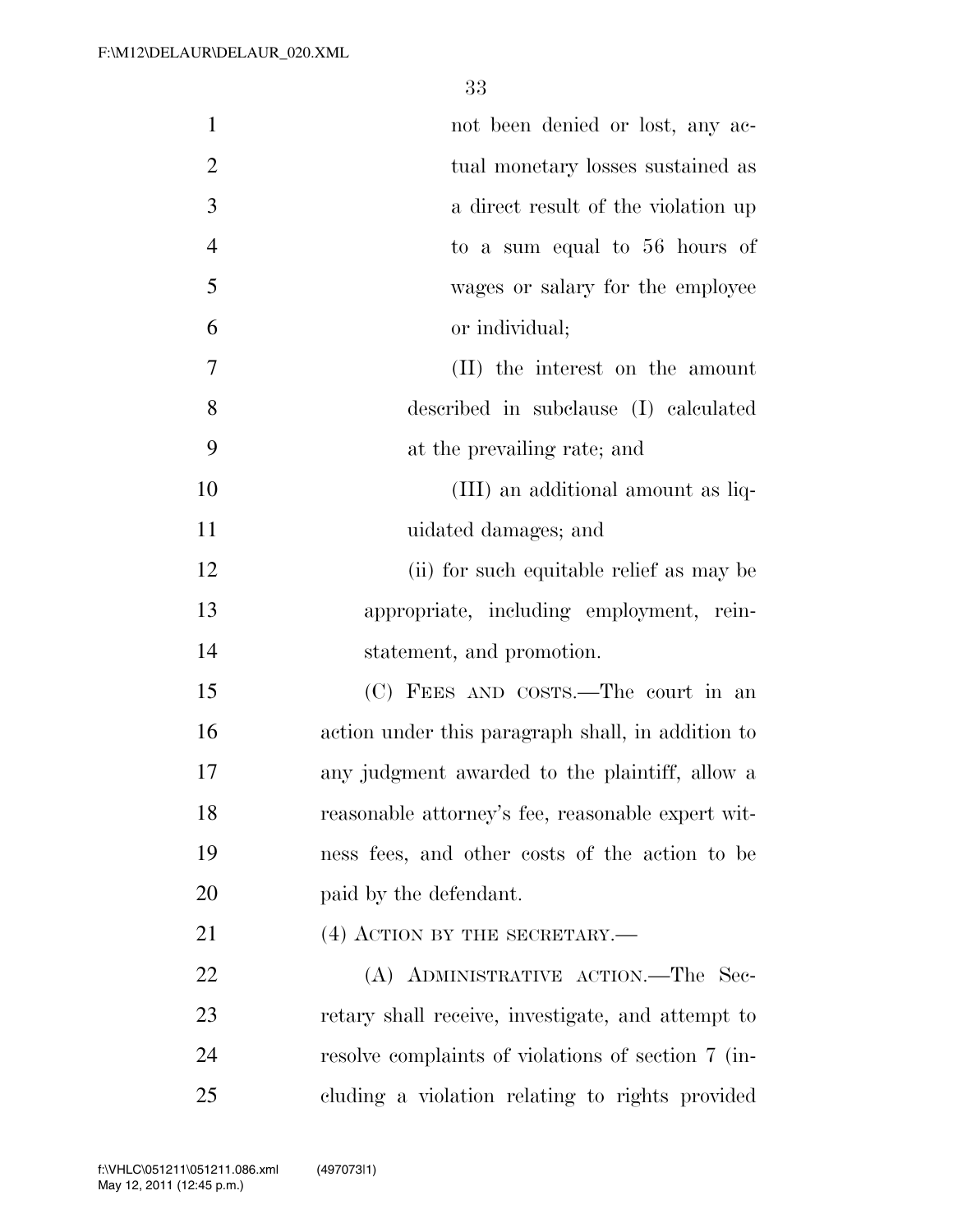| $\mathbf{1}$   | under section 5) in the same manner that the            |
|----------------|---------------------------------------------------------|
| $\overline{2}$ | Secretary receives, investigates, and attempts to       |
| 3              | resolve complaints of violations of sections 6          |
| $\overline{4}$ | and 7 of the Fair Labor Standards Act of 1938           |
| 5              | $(29 \text{ U.S.C. } 206 \text{ and } 207).$            |
| 6              | (B) CIVIL ACTION.—The Secretary may                     |
| 7              | bring an action in any court of competent juris-        |
| 8              | diction to recover the damages described in             |
| 9              | paragraph $(3)(B)(i)$ .                                 |
| 10             | (C) SUMS RECOVERED.—Any sums recov-                     |
| 11             | ered by the Secretary pursuant to subparagraph          |
| 12             | (B) shall be held in a special deposit account          |
| 13             | and shall be paid, on order of the Secretary, di-       |
| 14             | rectly to each employee or individual affected.         |
| 15             | Any such sums not paid to an employee or indi-          |
| 16             | vidual affected because of inability to do so           |
| 17             | within a period of 3 years shall be deposited           |
| 18             | into the Treasury of the United States as mis-          |
| 19             | cellaneous receipts.                                    |
| 20             | $(5)$ LIMITATION.—                                      |
| 21             | (A) IN GENERAL.—Except as provided in                   |
| 22             | subparagraph (B), an action may be brought              |
| 23             | under paragraph $(3)$ , $(4)$ , or $(6)$ not later than |
| 24             | 2 years after the date of the last event consti-        |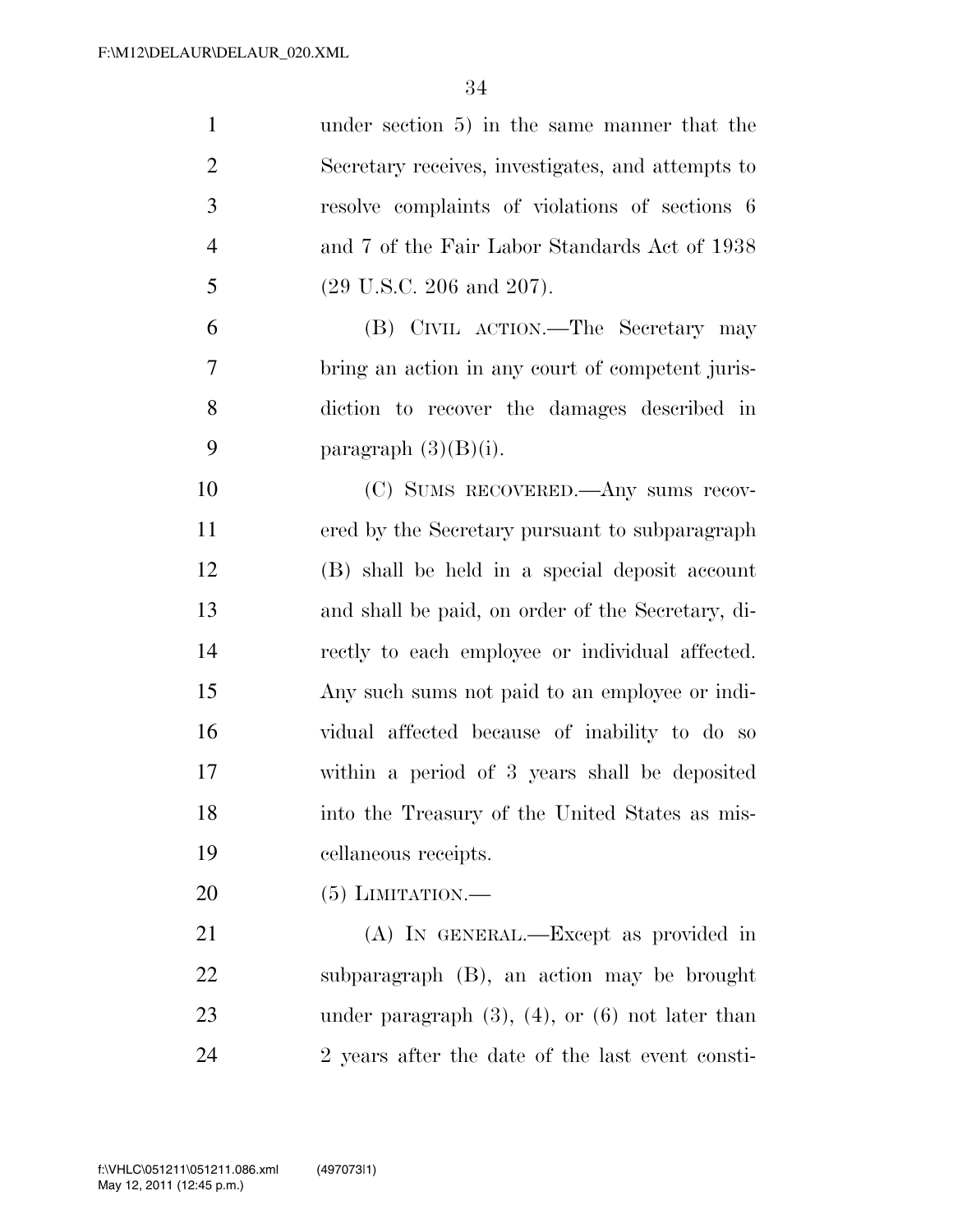tuting the alleged violation for which the action is brought.

 (B) WILLFUL VIOLATION.—In the case of an action brought for a willful violation of sec- tion 7 (including a willful violation relating to rights provided under section 5), such action may be brought within 3 years of the date of the last event constituting the alleged violation for which such action is brought.

 (C) COMMENCEMENT.—In determining when an action is commenced under paragraph (3), (4), or (6) for the purposes of this para- graph, it shall be considered to be commenced on the date when the complaint is filed.

15 (6) ACTION FOR INJUNCTION BY SECRETARY.— The district courts of the United States shall have jurisdiction, for cause shown, in an action brought by the Secretary—

 (A) to restrain violations of section 7 (in- cluding a violation relating to rights provided under section 5), including the restraint of any withholding of payment of wages, salary, em- ployment benefits, or other compensation, plus interest, found by the court to be due to em-ployees or individuals eligible under this Act; or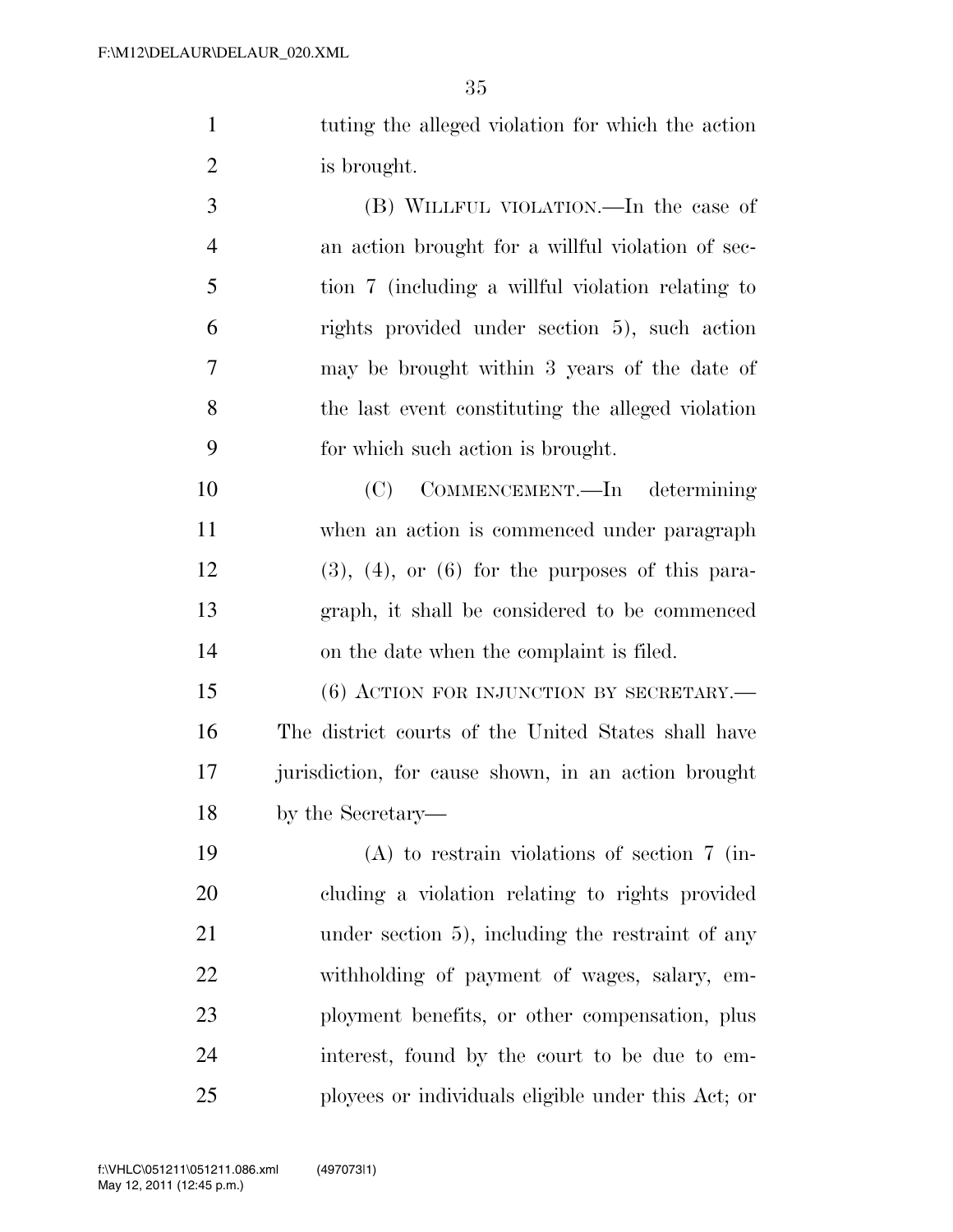(B) to award such other equitable relief as may be appropriate, including employment, re-instatement, and promotion.

 (7) SOLICITOR OF LABOR.—The Solicitor of Labor may appear for and represent the Secretary on any litigation brought under paragraph (4) or  $7 (6)$ .

8 (8) GOVERNMENT ACCOUNTABILITY OFFICE AND LIBRARY OF CONGRESS.—Notwithstanding any other provision of this subsection, in the case of the Government Accountability Office and the Library of Congress, the authority of the Secretary of Labor under this subsection shall be exercised respectively by the Comptroller General of the United States and the Librarian of Congress.

 (b) EMPLOYEES COVERED BY CONGRESSIONAL AC- COUNTABILITY ACT OF 1995.—The powers, remedies, and procedures provided in the Congressional Accountability Act of 1995 (2 U.S.C. 1301 et seq.) to the Board (as de- fined in section 101 of that Act (2 U.S.C. 1301)), or any 21 person, alleging a violation of section  $202(a)(1)$  of that 22 Act  $(2 \text{ U.S.C. } 1312(a)(1))$  shall be the powers, remedies, and procedures this Act provides to that Board, or any person, alleging an unlawful employment practice in viola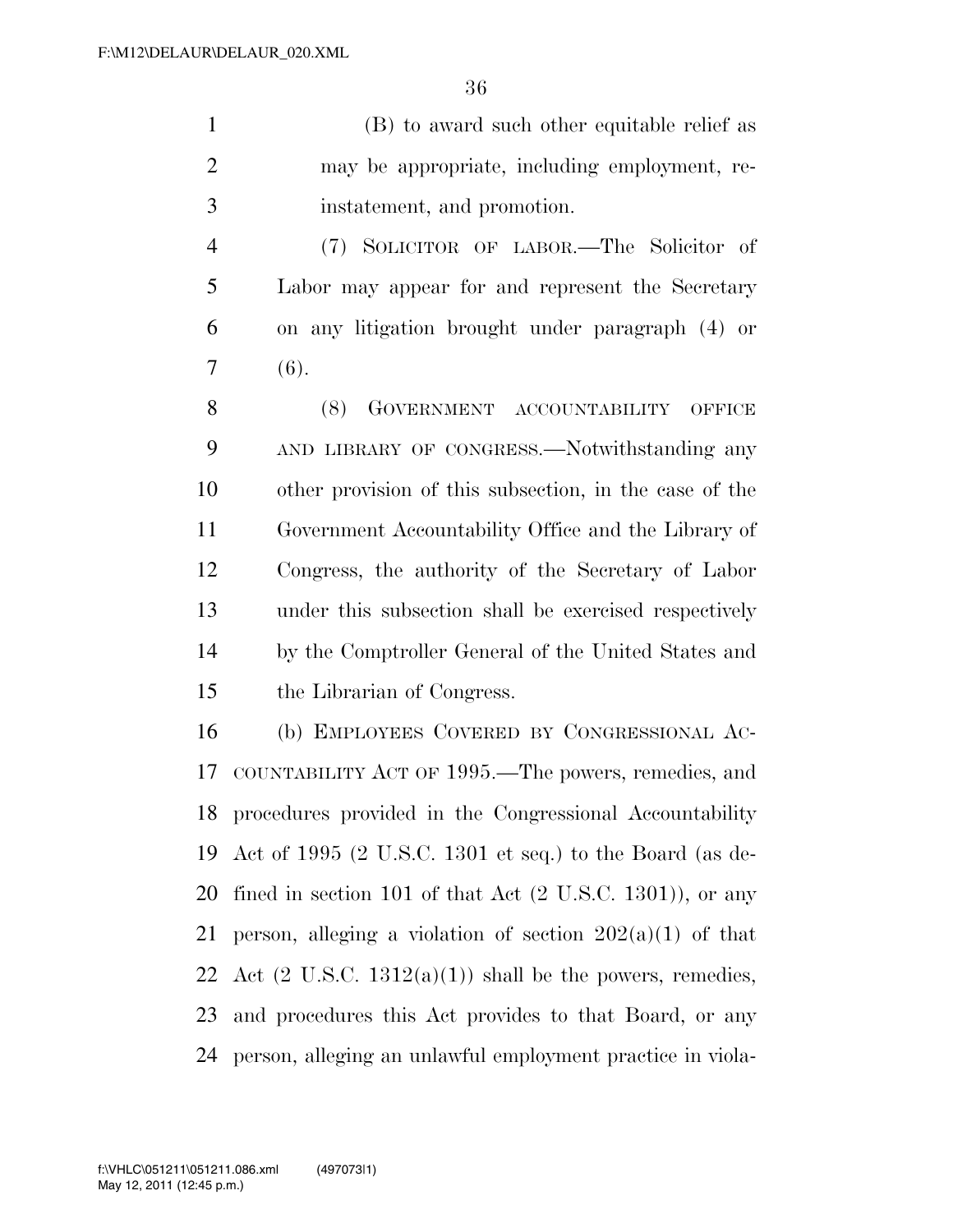tion of this Act against an employee described in section 2  $4(3)(C)$ .

- (c) EMPLOYEES COVERED BY CHAPTER 5 OF TITLE 3, UNITED STATES CODE.—The powers, remedies, and procedures provided in chapter 5 of title 3, United States Code, to the President, the Merit Systems Protection Board, or any person, alleging a violation of section 8  $412(a)(1)$  of that title, shall be the powers, remedies, and procedures this Act provides to the President, that Board, or any person, respectively, alleging an unlawful employ- ment practice in violation of this Act against an employee 12 described in section  $4(3)(D)$ .
- (d) EMPLOYEES COVERED BY CHAPTER 63 OF TITLE 5, UNITED STATES CODE.—The powers, remedies, and procedures provided in title 5, United States Code, to an employing agency, provided in chapter 12 of that title to the Merit Systems Protection Board, or provided in that title to any person, alleging a violation of chapter 63 of that title, shall be the powers, remedies, and procedures this Act provides to that agency, that Board, or any per- son, respectively, alleging an unlawful employment prac- tice in violation of this Act against an employee described 23 in section  $4(3)(E)$ .

(e) REMEDIES FOR STATE EMPLOYEES.—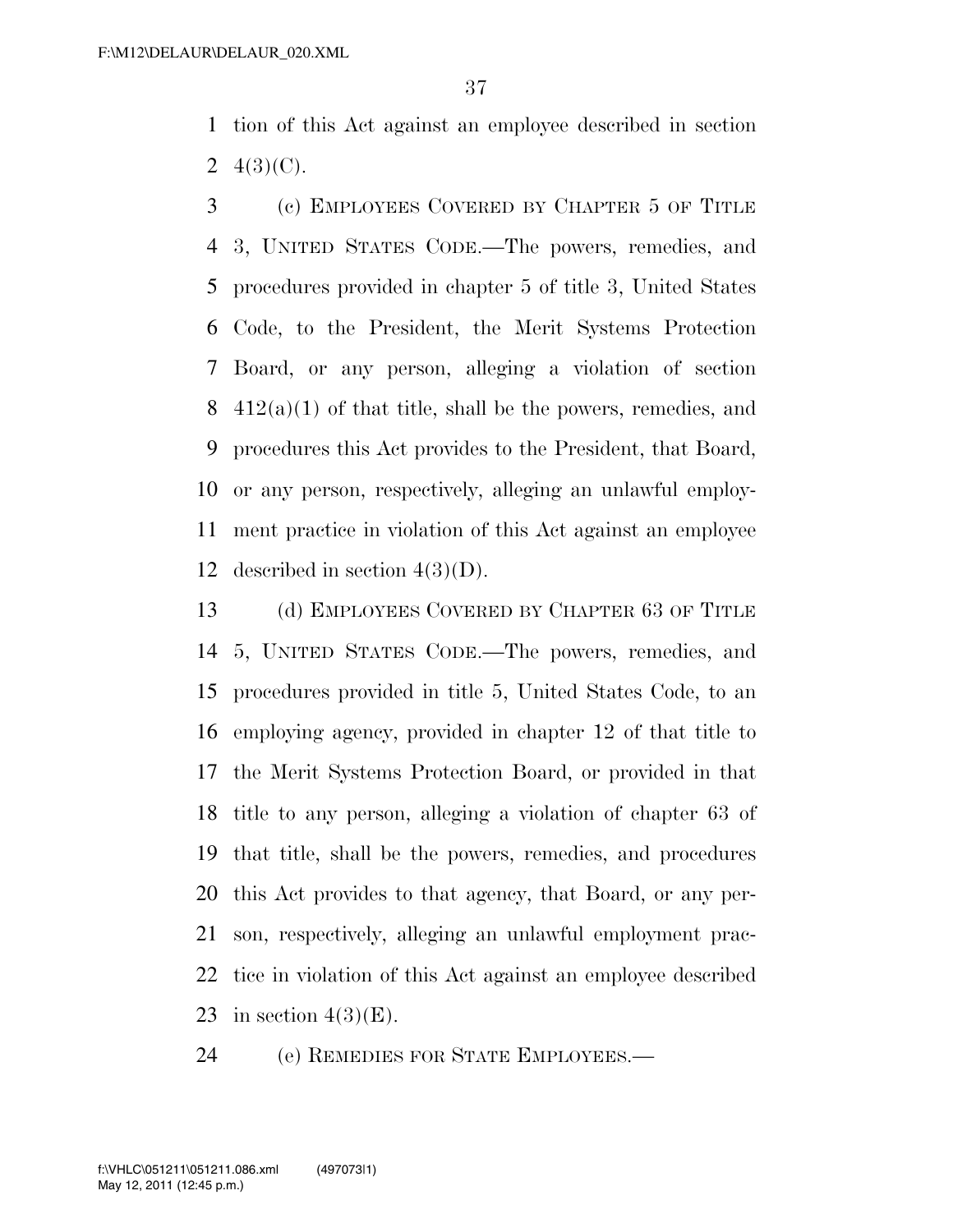(1) WAIVER OF SOVEREIGN IMMUNITY.—A State's receipt or use of Federal financial assistance for any program or activity of a State shall con- stitute a waiver of sovereign immunity, under the 11th amendment to the Constitution or otherwise, to a suit brought by an employee of that program or activity under this Act for equitable, legal, or other relief authorized under this Act.

 (2) OFFICIAL CAPACITY.—An official of a State may be sued in the official capacity of the official by any employee who has complied with the procedures under subsection (a)(3), for injunctive relief that is authorized under this Act. In such a suit the court may award to the prevailing party those costs au- thorized by section 722 of the Revised Statutes (42 U.S.C. 1988).

 (3) APPLICABILITY.—With respect to a par- ticular program or activity, paragraph (1) applies to conduct occurring on or after the day, after the date of enactment of this Act, on which a State first re- ceives or uses Federal financial assistance for that program or activity.

23 (4) DEFINITION OF PROGRAM OR ACTIVITY.—In this subsection, the term ''program or activity'' has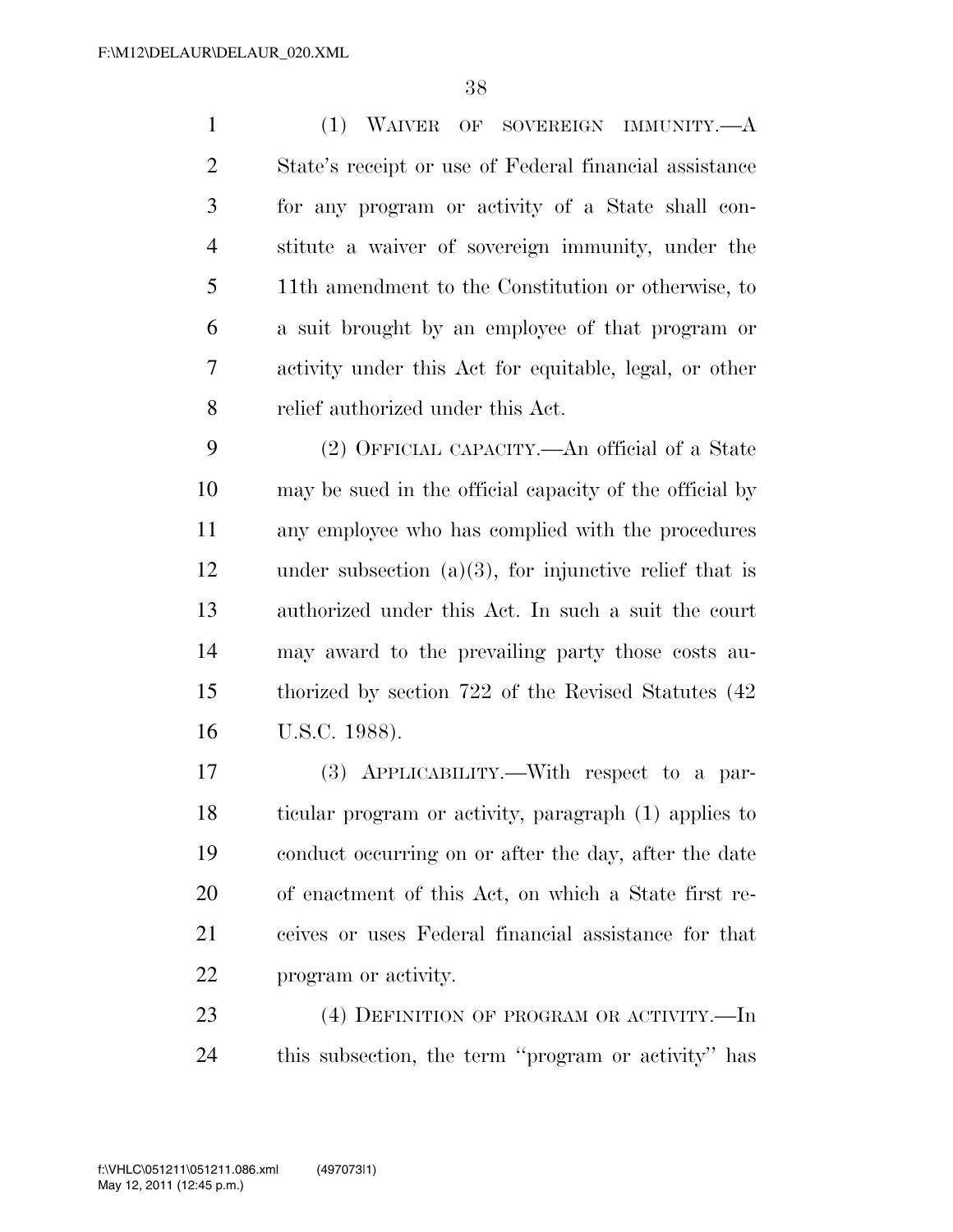| $\mathbf{1}$   | the meaning given the term in section 606 of the           |
|----------------|------------------------------------------------------------|
| $\overline{2}$ | Civil Rights Act of 1964 (42 U.S.C. 2000d–4a).             |
| 3              | SEC. 9. COLLECTION OF DATA ON PAID SICK TIME AND           |
| $\overline{4}$ | <b>FURTHER STUDY.</b>                                      |
| 5              | (a) COMPILATION OF INFORMATION.—Effective 90               |
| 6              | days after the date of enactment of this Act, the Commis-  |
| 7              | sioner of Labor Statistics shall annually compile informa- |
| 8              | tion on the following:                                     |
| 9              | (1) The number of employees who used paid                  |
| 10             | sick time.                                                 |
| 11             | (2) The number of hours of paid sick time                  |
| 12             | used.                                                      |
| 13             | (3) The number of employees who used paid                  |
| 14             | sick time for absences necessary due to domestic vio-      |
| 15             | lence, sexual assault, or stalking.                        |
| 16             | (4) The demographic characteristics of employ-             |
| 17             | ees who were eligible for and who used paid sick           |
| 18             | time.                                                      |
| 19             | (b) GAO STUDY.—                                            |
| 20             | (1) IN GENERAL.—The Comptroller General of                 |
| 21             | the United States shall annually conduct a study to        |
| 22             | determine the following:                                   |
| 23             | $(A)(i)$ The number of days employees used                 |
| 24             | paid sick time and the reasons for the use.                |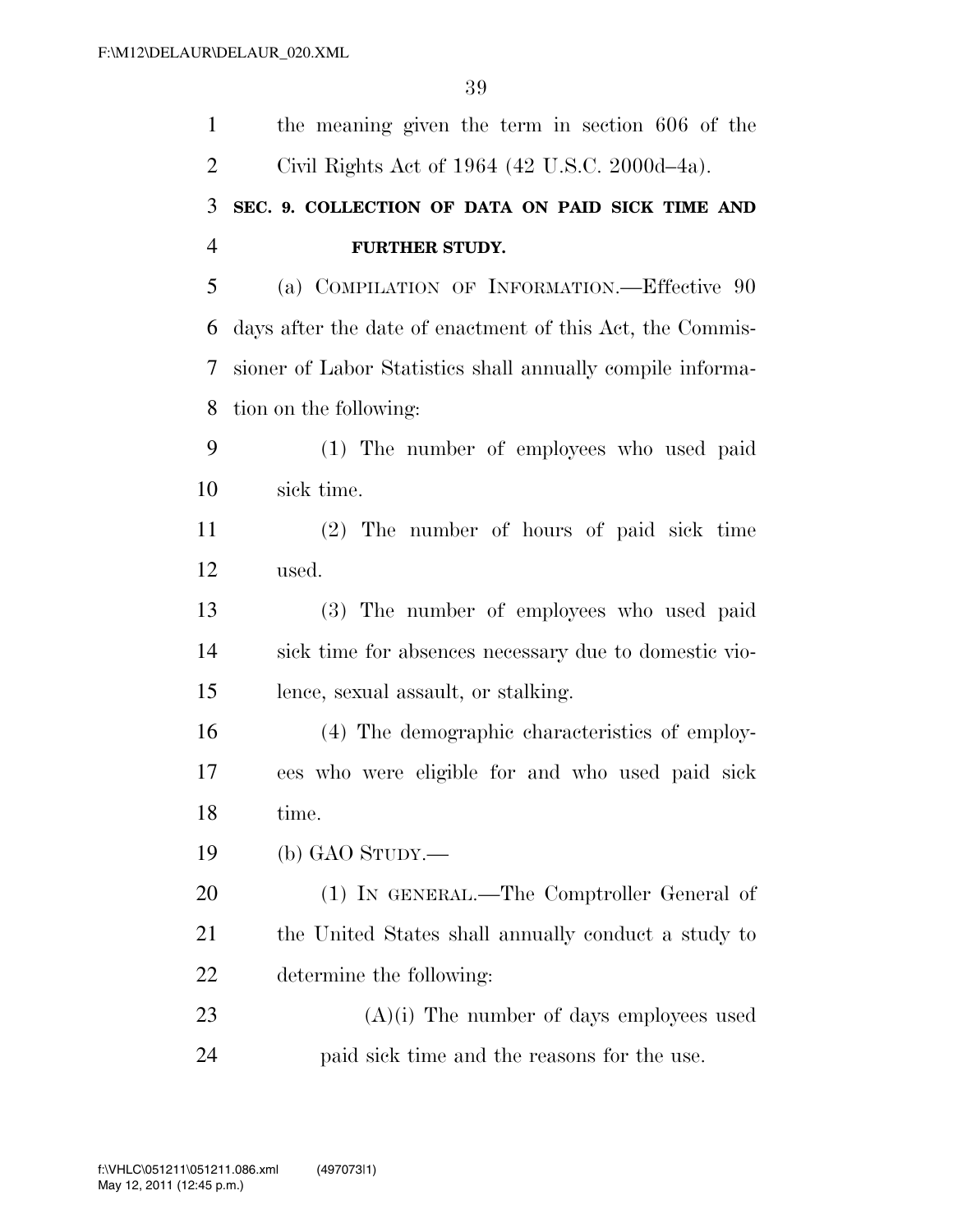| $\mathbf{1}$   | (ii) The number of employees who used the        |
|----------------|--------------------------------------------------|
| $\overline{2}$ | paid sick time for periods of time covering more |
| $\mathfrak{Z}$ | than 3 consecutive workdays.                     |
| $\overline{4}$ | (B) The cost and benefits to employers of        |
| 5              | implementing the paid sick time policies.        |
| 6              | (C) The cost to employees of providing cer-      |
| 7              | tification to obtain the paid sick time.         |
| 8              | (D) The benefits of the paid sick time to        |
| 9              | employees and their family members, including    |
| 10             | effects on employees' ability to care for their  |
| 11             | family members or to provide for their own       |
| 12             | health needs.                                    |
| 13             | (E) Whether the paid sick time affected          |
| 14             | employees' ability to sustain an adequate in-    |
| 15             | come while meeting needs of the employees and    |
| 16             | their family members.                            |
| $17\,$         | (F) Whether employers who administered           |
| 18             | paid sick time policies prior to the date of en- |
| 19             | actment of this Act were affected by the provi-  |
| 20             | sions of this Act.                               |
| 21             | (G) Whether other types of leave were af-        |
| 22             | fected by this Act.                              |
| 23             | (H) Whether paid sick time affected reten-       |
| 24             | tion and turnover and costs of presenteeism.     |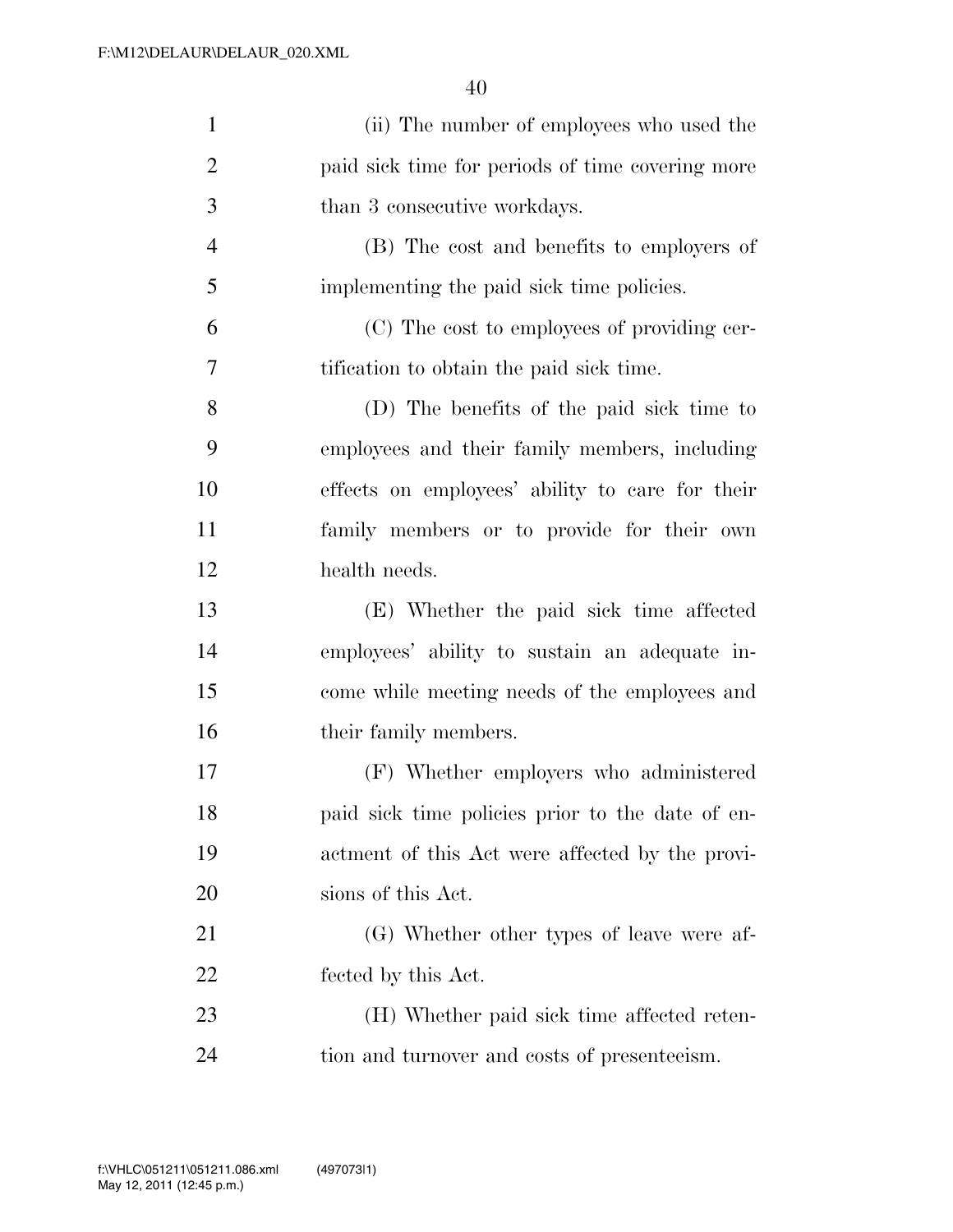| $\mathbf{1}$   | (I) Whether the paid sick time increased                |
|----------------|---------------------------------------------------------|
| $\overline{2}$ | the use of less costly preventive medical care          |
| 3              | and lowered the use of emergency room care.             |
| $\overline{4}$ | (J) Whether the paid sick time reduced the              |
| 5              | number of children sent to school when the chil-        |
| 6              | dren were sick.                                         |
| 7              | (2) AGGREGATING DATA.—The data collected                |
| 8              | under subparagraphs $(A)$ and $(D)$ of paragraph $(1)$  |
| 9              | shall be aggregated by gender, race, disability, earn-  |
| 10             | ings level, age, marital status, family type, including |
| 11             | parental status, and industry.                          |
| 12             | $(3)$ REPORTS.—                                         |
| 13             | (A) IN GENERAL.—Not later than<br>- 18                  |
| 14             | months after the date of enactment of this Act,         |
| 15             | the Comptroller General of the United States            |
| 16             | shall prepare and submit a report to the appro-         |
| 17             | priate committees of Congress concerning the            |
| 18             | results of the study conducted pursuant to              |
| 19             | paragraph (1) and the data aggregated under             |
| 20             | paragraph $(2)$ .                                       |
| 21             | (B) FOLLOWUP REPORT.—Not later than                     |
| 22             | 5 years after the date of enactment of this Act,        |
| 23             | the Comptroller General of the United States            |
| 24             | shall prepare and submit a followup report to           |
| 25             | the appropriate committees of Congress con-             |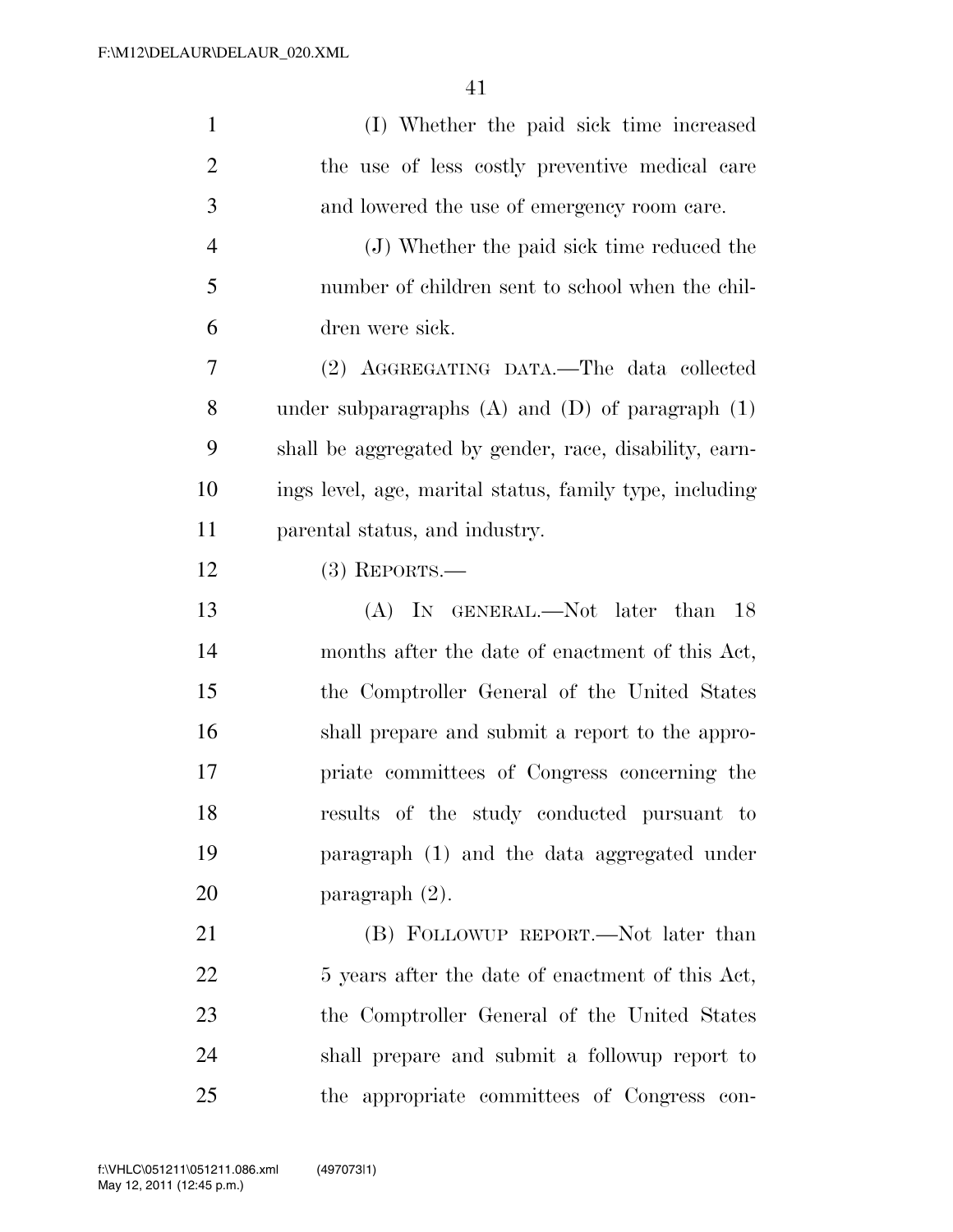cerning the results of the study conducted pur- suant to paragraph (1) and the data aggregated under paragraph (2).

#### **SEC. 10. EFFECT ON OTHER LAWS.**

 (a) FEDERAL AND STATE ANTIDISCRIMINATION LAWS.—Nothing in this Act shall be construed to modify or affect any Federal or State law prohibiting discrimina- tion on the basis of race, religion, color, national origin, sex, age, or disability.

 (b) STATE AND LOCAL LAWS.—Nothing in this Act shall be construed to supersede (including preempting) any provision of any State or local law that provides great- er paid sick time or leave rights (including greater paid sick time or leave, or greater coverage of those eligible for paid sick time or leave) than the rights established under this Act.

#### **SEC. 11. EFFECT ON EXISTING EMPLOYMENT BENEFITS.**

 (a) MORE PROTECTIVE.—Nothing in this Act shall be construed to diminish the obligation of an employer to comply with any contract, collective bargaining agreement, or any employment benefit program or plan that provides greater paid sick leave or other leave rights to employees or individuals than the rights established under this Act. (b) LESS PROTECTIVE.—The rights established for employees under this Act shall not be diminished by any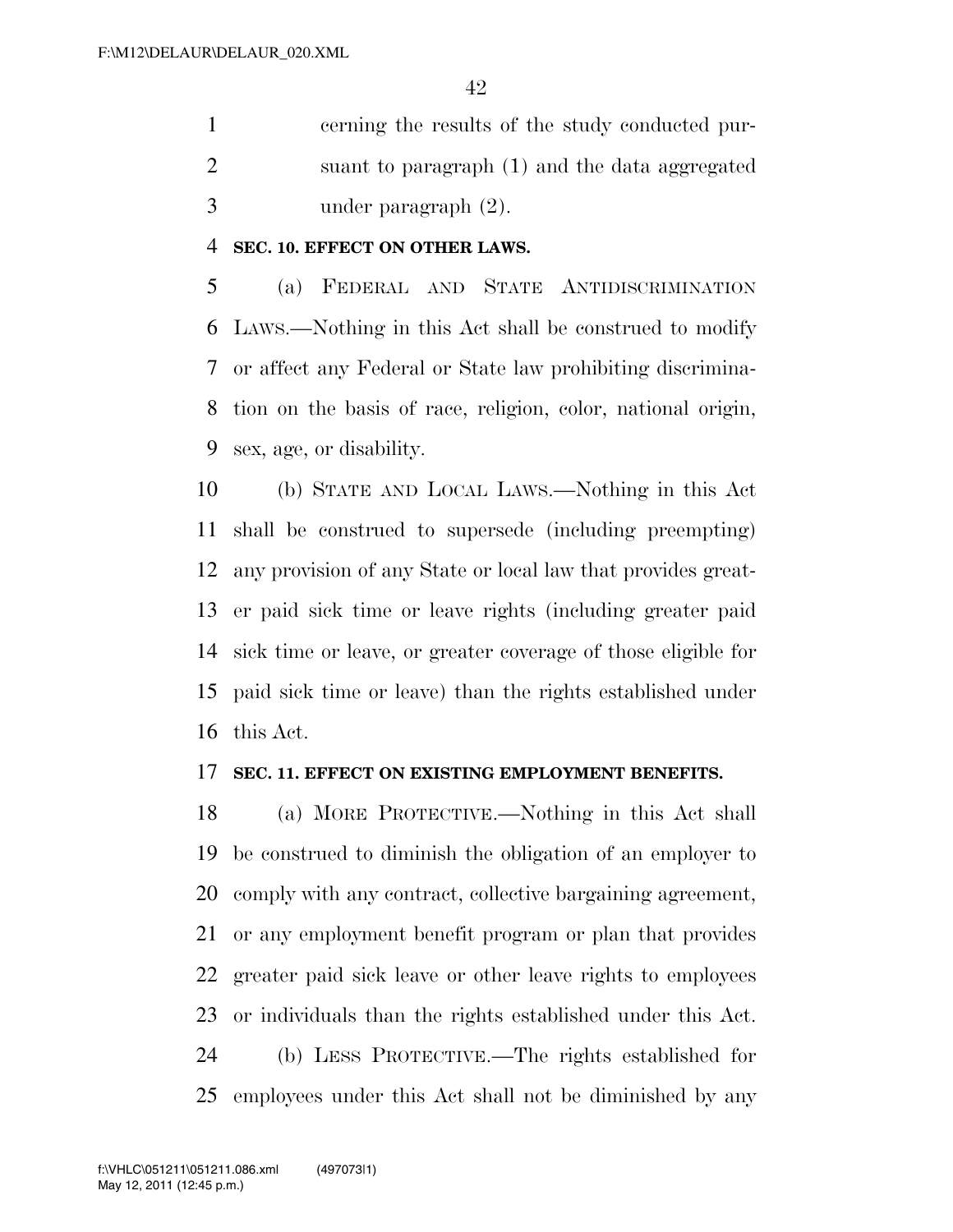contract, collective bargaining agreement, or any employ-ment benefit program or plan.

# **SEC. 12. ENCOURAGEMENT OF MORE GENEROUS LEAVE POLICIES.**

 Nothing in this Act shall be construed to discourage employers from adopting or retaining leave policies more generous than policies that comply with the requirements of this Act.

#### **SEC. 13. REGULATIONS.**

### (a) IN GENERAL.—

 (1) AUTHORITY.—Except as provided in para- graph (2), not later than 180 days after the date of enactment of this Act, the Secretary shall prescribe such regulations as are necessary to carry out this Act with respect to employees described in subpara- graph (A) or (B) of section 4(3) and other individ- uals affected by employers described in subclause (I) 18 or (II) of section  $4(4)(A)(i)$ .

 (2) GOVERNMENT ACCOUNTABILITY OFFICE; LI- BRARY OF CONGRESS.—The Comptroller General of the United States and the Librarian of Congress shall prescribe the regulations with respect to em- ployees of the Government Accountability Office and the Library of Congress, respectively and other indi-viduals affected by the Comptroller General of the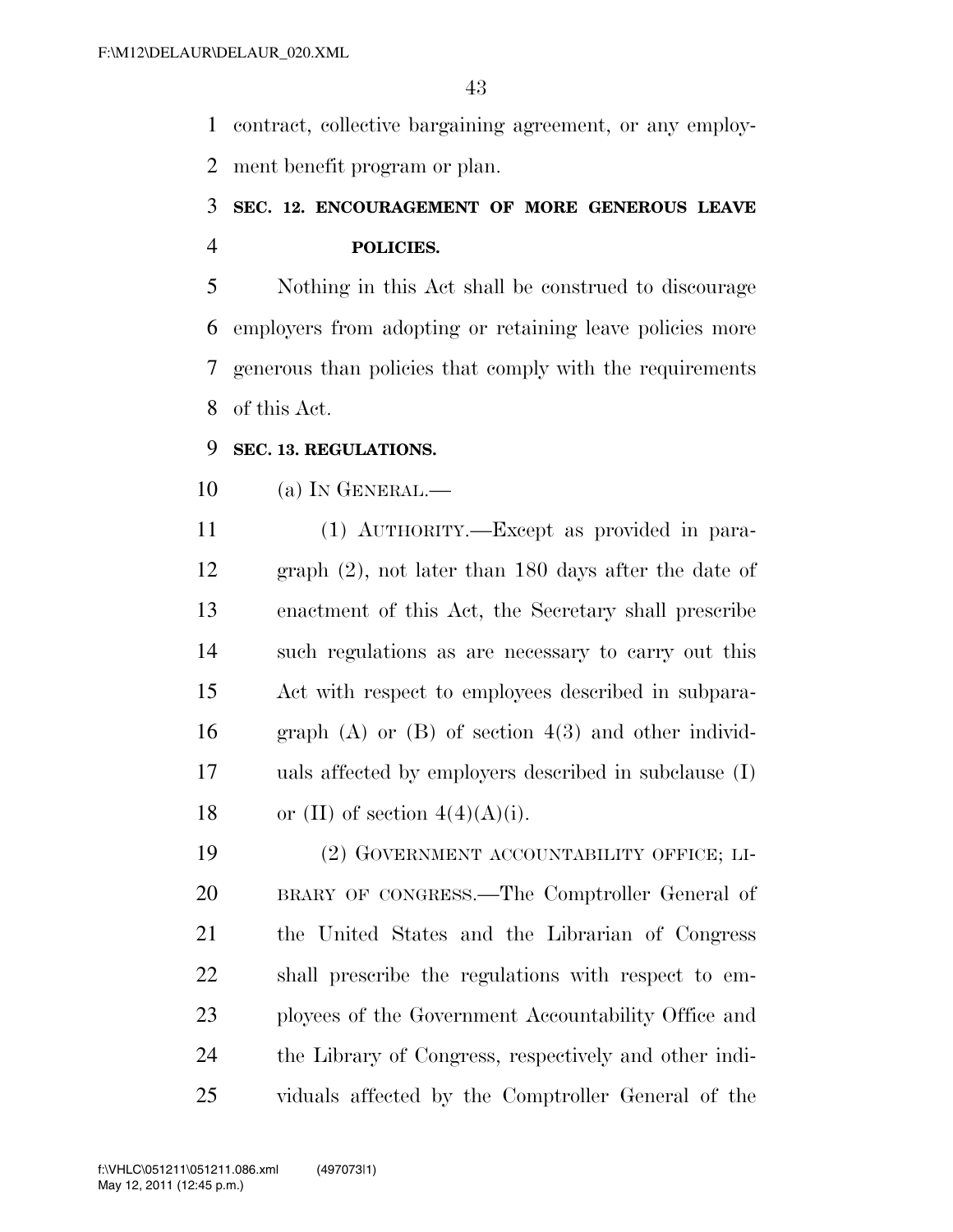United States and the Librarian of Congress, re-spectively.

 (b) EMPLOYEES COVERED BY CONGRESSIONAL AC-COUNTABILITY ACT OF 1995.—

 (1) AUTHORITY.—Not later than 120 days after the date of enactment of this Act, the Board of Directors of the Office of Compliance shall pre- scribe (in accordance with section 304 of the Con- gressional Accountability Act of 1995 (2 U.S.C. 1384)) such regulations as are necessary to carry out this Act with respect to employees described in section 4(3)(C) and other individuals affected by em-13 ployers described in section  $4(4)(A)(i)(III)$ .

 (2) AGENCY REGULATIONS.—The regulations prescribed under paragraph (1) shall be the same as substantive regulations promulgated by the Sec- retary to carry out this Act except insofar as the Board may determine, for good cause shown and stated together with the regulations prescribed under paragraph (1), that a modification of such regulations would be more effective for the imple- mentation of the rights and protections involved under this section.

 (c) EMPLOYEES COVERED BY CHAPTER 5 OF TITLE 3, UNITED STATES CODE.—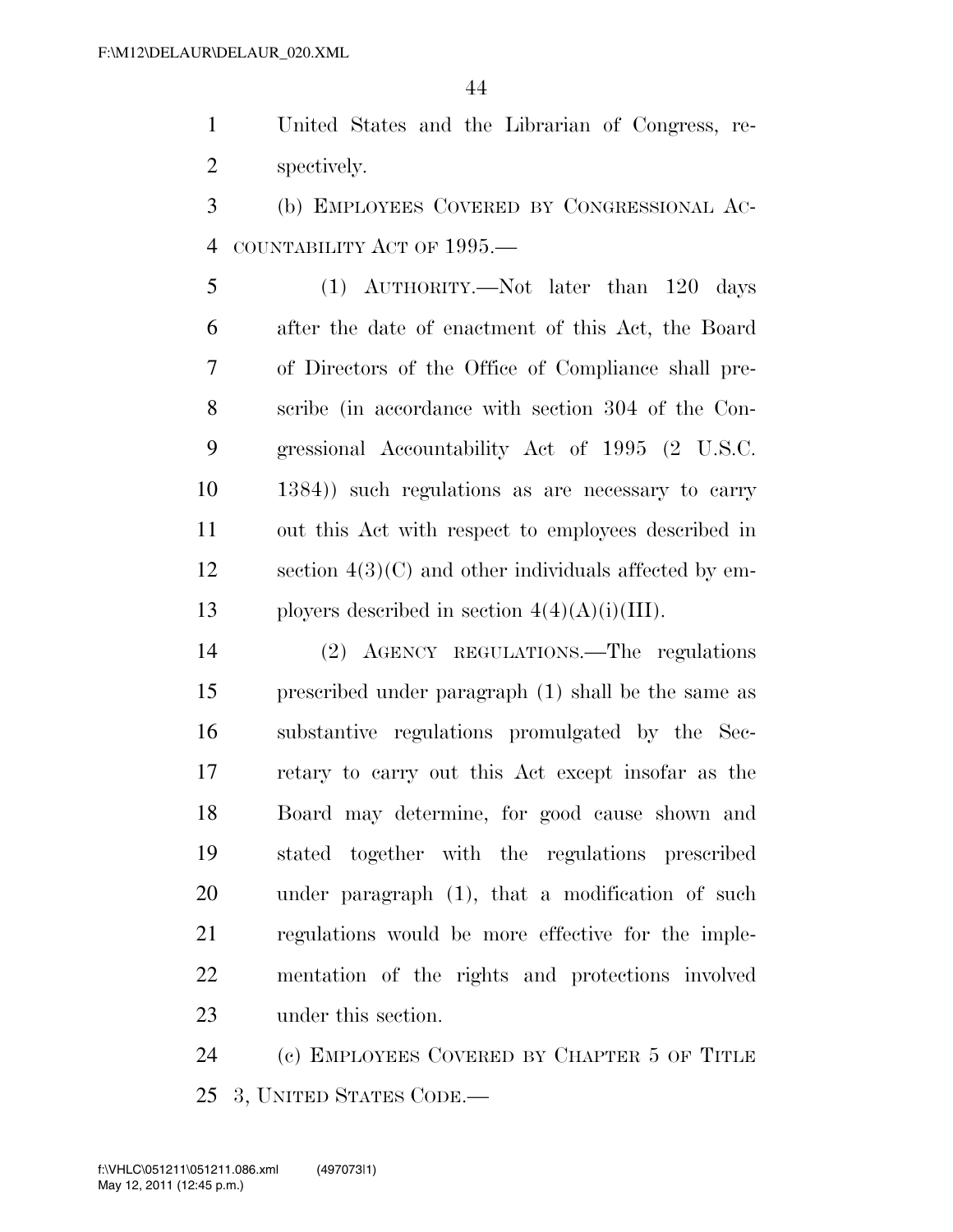(1) AUTHORITY.—Not later than 120 days after the date of enactment of this Act, the Presi- dent (or the designee of the President) shall pre- scribe such regulations as are necessary to carry out this Act with respect to employees described in sec-6 tion  $4(3)(D)$  and other individuals affected by em-7 ployers described in section  $4(4)(A)(i)(IV)$ .

 (2) AGENCY REGULATIONS.—The regulations prescribed under paragraph (1) shall be the same as substantive regulations promulgated by the Sec- retary to carry out this Act except insofar as the President (or designee) may determine, for good cause shown and stated together with the regula- tions prescribed under paragraph (1), that a modi- fication of such regulations would be more effective 16 for the implementation of the rights and protections involved under this section.

18 (d) EMPLOYEES COVERED BY CHAPTER 63 OF TITLE 5, UNITED STATES CODE.—

 (1) AUTHORITY.—Not later than 120 days after the date of enactment of this Act, the Director of the Office of Personnel Management shall pre- scribe such regulations as are necessary to carry out this Act with respect to employees described in sec-